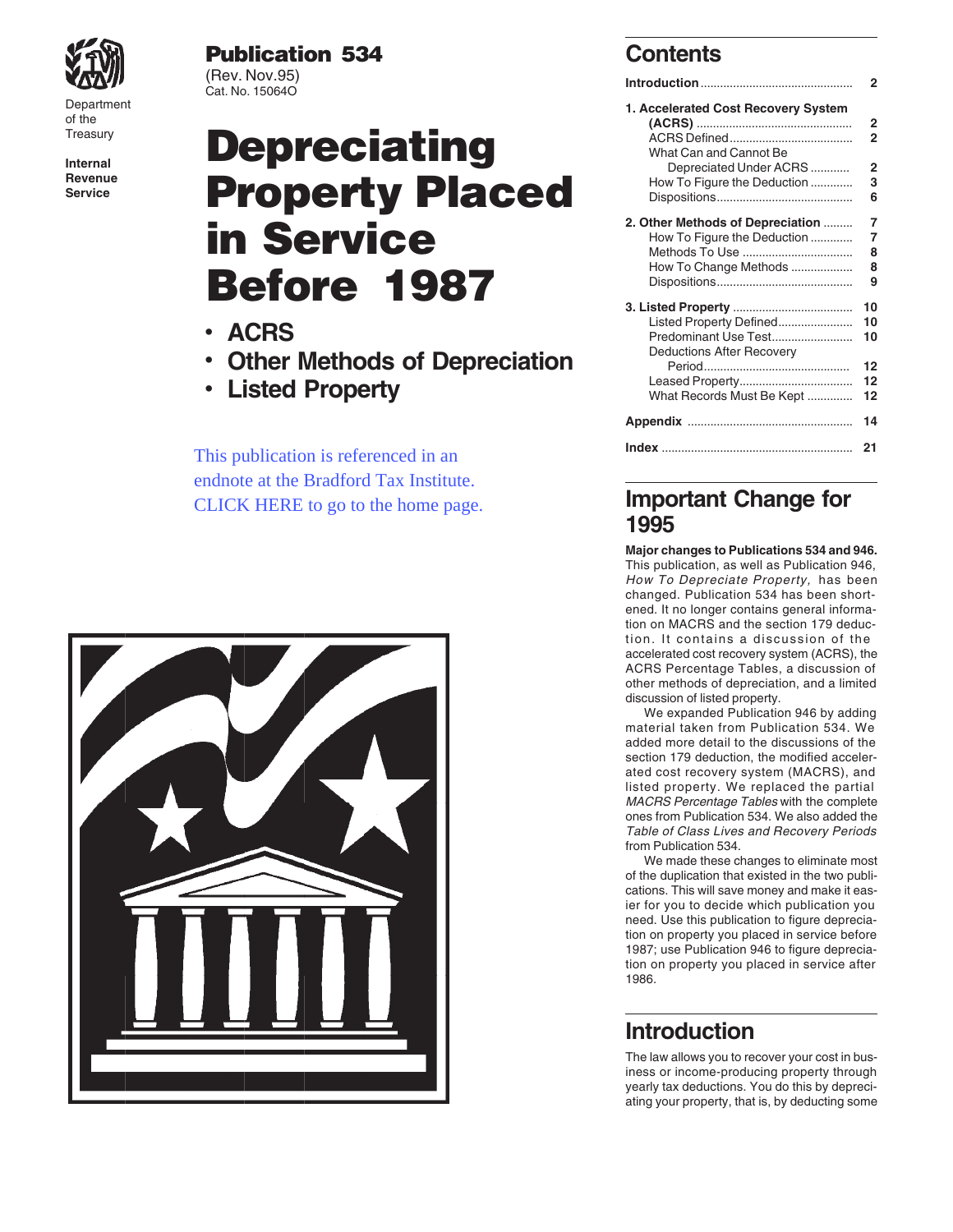of your cost on your tax return each year. You during to the **reach of the COV TO USE This** during this period, you must continue to figure can depreciate both tangible property, such as **HOW TO USE This** your depreciation can depreciate both tangible property, such as **HOW TO USE This** your depreciation under ACRS.<br>**According**, or machinery, and certain intan-<br> **Hotak Line at Leap is a complement of the controlled in service** in service a car, building, or machinery, and certain intan-<br>gible property, such as a convright or a patent **Publication** 

- 
- 
- 
- 
- 

**Depreciation defined.** Depreciation is a loss chapter 2 explains the rules for depreciat-<br>in the value of property over the time the prop-<br>erty is being used. Events that can cause Chapter 3 explains the rules for listed property to depreciate include wear and tear, property. Also this chapter defines age, deterioration, and obsolescence. You listed property. can get back your cost of certain property,<br>such as equipment you use in your business or age Tables.<br>ACRS consists of acceler

preciation. Using amortization, you can re-<br>
cover your cost or basis in certain property<br>
proportionately over a specific number of<br>
years or months. Examples of costs you can<br>
amortize are the costs of starting a busines

ated depreciation is any method, that allows <br>recovery at a faster rate in the earlier years <br>than the straight line method. For more infor-<br>than the straight line method. For more infor-<br>than the straight line method. For

- 
- Publication 542, Tax Information on **Useful Items**<br>*Corporations.* You may want to see:

free publications and forms, call 1–800–TAX–<br>
FORM (1–800–829–3676). You can also write  $\Box$  544 Sales and Other Dispositions of **ACRS**<br>
you. Check your income tax package for the  $\Box$  551 Basis of Assets **ACRS** <br>
ACRS an

call **1–800–829–1040.** (ACRS) applies to property first used before

sons. If you have access to TDD equipment, deductions the cost of property used in a trade

This publication describes the kinds of prop-<br>
1) How much the property cost,<br>
2) When you began using it,<br>
3) How long it will take to recover your cost,<br>
4) Which of several depreciation methods<br>
4) Which of several depr

- 
- 
- 
- 

# chapter 12 of Publication 535, Business<br>Expenses. **(ACRS)** Under ACRS, the prescribed percentages<br>Under ACRS, the prescribed percentages

- 
- 
- 
- 

- 
- 
- 

- 
- 

1987. It is the name given to tax rules for get-**Recovery Property**<br>ting back (recovering) through depreciation Recovery property under ACRS is tangible de-**Telephone help for hearing-impaired per-** ting back (recovering) through depreciation Recovery property under ACRS is tangible designed and service after 1980 you can call **1–800–829–4059** with your tax or business or to produce income. These rules and before 1987. It generally includes new or question or to order forms and publications. are mandatory and generally apply to tangible used property that you acquired after 1980 See your tax package for the hours of property placed in service after 1980 and and before 1987 for use in your trade or busioperation. before 1987. If you placed property in service ness or for the production of income.

gible property, such as a copyright or a patent. **PUDIICATION** after June 18, 1984, less than 50% for busi-<br>The amount you can deduct depends on: This publication describes the kinds of axes in 1995, see *Predominant Use T* 

such as equipment you use in your business or age Tables.<br>property used for the production of income by age Tables.<br>taking deductions for depreciation. The alternate ACRS method that could have been elected. The alternate Amortization. Amortization is similar to de-<br> **Amortization** a modified straight line method. The law<br> **Amortization** is similar to de-<br> **Amortization** is similar to de-<br> **Amortization** is similar to de-

**Alternative minimum tax.** If you use acceler-<br>ated depreciation for real property, or personal<br>property that is leased to others, you may be li-<br>able for the alternative minimum tax. Acceler-<br>able for the recovery class b

mation, you may wish to see the following:<br>• Form 6251, Alternative Minimum Tax-Indi-<br>• Form 6251, Alternative Minimum Tax-Indi-<br>• Dispositions<br>• Dispositions<br>• Dispositions<br>946.<br>946.

# **Ordering publications and forms.** To order **Publication**<br> **Publication**<br> **Publication**<br> **Publication**<br> **Pe Denreciated Under**

sou. Check your income tax package for the<br>
and a modern, you can also get many forms<br>
and a modem, you can also get many forms<br>
and a modem, you can also get many forms<br>
and a modem, you can also get many forms<br>
and pub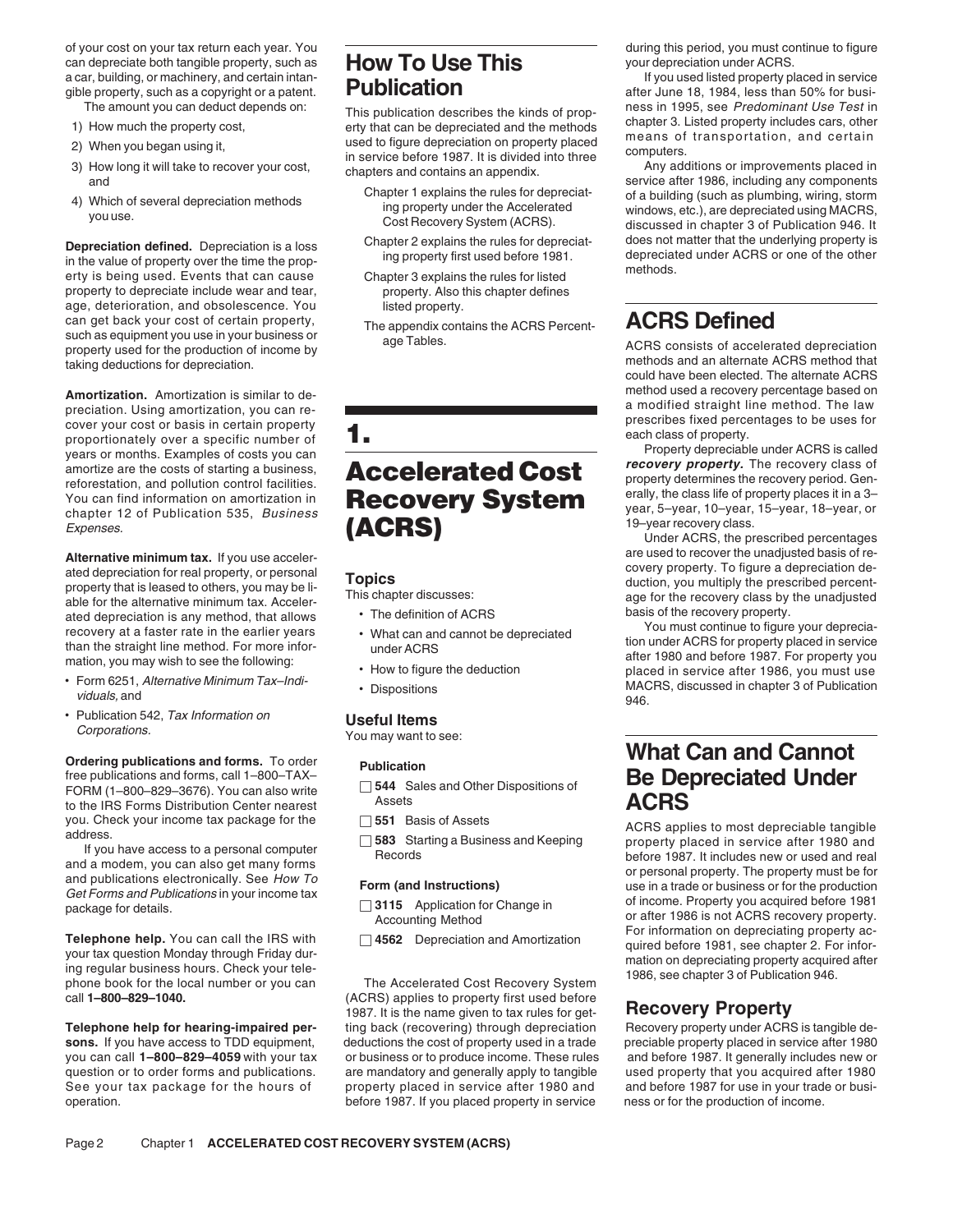## **Nonrecovery Property Inadjusted Basis 10–Year Property<br>You cannot use ACBS for property you placed To figure your ACBS deduction you multiply 10–year property includes certain real prop-**

- 
- 
- 
- 

Property depreciated under methods not **expressed in a term of years.** Certain prop- **Classes of Recovery** erty depreciated under a method not ex-<br>pressed in a term of years is not depreciated

- 
- 

zation method of accounting is excluded from 3-year property class. \$37,500 (\$26,000 + \$11,500). Your ACRS de-<br>ACRS and is subject to depreciation under a The ACRS percentages for 3-year recoy- duction was \$3,000 (8% \$37,5 ACRS and is subject to depreciation under a The ACRS percentages for 3–year recovspecial rule. **Example 20** is the ery property are: when the ery property are: when the special rule.

any components of a building (plumbing, wir-<br> $\frac{37\%}{37\%}$  37% and  $\frac{1990 \text{ y} \cdot \text{y}}{37,500}$ . ing, storm windows, etc.) are depreciated used to the percentages above to de-<br>ing MACRS, discussed in chapter 3 of Publica-<br>tion 946. It does not matter that the underlying preciate your 3-year recovery property, your **15** 

depreciated under ACRS, you are ready to fig-<br>
ure your deduction. Because the conventions and their ctructural components and year placed in service. ure your deduction. Because the conventions and their structural components). The act and year placed in service<br>are built into the percentage table rates, you The ACRS percentages for 5-year recov- In Table 1, at the end

- 
- 
- 
- 

Nonrecovery property includes a critain real prop-<br>
in service before 1981 or after 1986. To figure your ACRS deduction, you multiply<br>
in service before 1981 or after 1986.<br>
Monrecovery property also includes:<br>
Nonrecovery

4) Certain property acquired and excluded the susually its cost minus any amortized basis from ACRS because of the antichurning is usually its cost minus any amortized amount and minus any section 179 deduction elected. Th Intangible property. Intangible property is such as by inheriting it, getting it as a gift, or absolution of the<br>1986 hot depreciated under ACRS. The building it yourself, you figure your unadjusted and the server who are

pressed in a term of years is not depressions. All recovery property under ACRS is in one of frequencies above, you<br>under ACRS. This included any property: the following classes. The class for your prop-<br>cannot claim depre the following class for a last formulation for the class for the class for the claim departum departum departu<br>claim depending to the intervention of the such property, and the preciate it.

the unit-of-production method or any sagree of the areas property includes automobiles, light-<br>1950 method of depreciation not expressed in the duty trucks (actual unloaded weight less than \$16,000 giving you an unadjusted method of depreciation not expressed in duty trucks (actual unloaded weight less than \$16,000 giving you an unadjusted basis of a term of years (not including the retire-<br>a term of years (not including the retire-<br>13,000 p a term of years (not including the retire-<br>13,000 pounds), and tractor units for use over- \$26,000. On June 8, 1986, you bought and<br>13,000 pounds; and tractor units for units for place of the road Race horses over 2 years the-road. Race horses over 2 years old when placed in service a used mobile home for use<br>placed in service are 3-year property. Any as rental property at a total cost of \$11,500. placed in service are 3-year property. Any **Public utility property.** Public utility property<br>
for which the taxnaver does not use a normali-<br>
placed them in service are also included in the covery property placed in service in 1986 was for which the taxpayer does not use a normali-<br>- placed them in service are also included in the covery property placed in service in 1986 was<br>-vear property class. The uncluded in the sample over y 20,000 + \$11,500). Your

| Additions or improvements to ACRS prop-       | <b>Recovery Period</b> | Percentage | was \$4,500 (12% \$37,500). In 1989, 1990,   |
|-----------------------------------------------|------------------------|------------|----------------------------------------------|
| erty after 1986. Any additions or improve-    | 1st vear               | 25%        | and 1991, your ACRS deduction was \$3,750    |
| ments placed in service after 1986, including | 2nd year               | 38%        | (10% \$37,500). In 1992, 1993, 1994, and     |
| any components of a building (plumbing, wir-  |                        | 37%        | 1995 your deduction for each year is \$3,375 |

After you determine that your property can be<br>After you determine that your property can be<br>depreciated under ACRS, you are ready to fig-<br>leum storage facilities (other than buildings could group 15-year real property by m

| Recovery period                 | Percentage |
|---------------------------------|------------|
| lst year                        | 15%        |
| 2nd year                        | 22%        |
| $3rd$ through 5th year $\ldots$ | 21%        |
|                                 |            |

percentages based on using the alternate fully depreciated. You cannot claim deprecia- ness. It is 15–year real property. After sub-

| Percentage |
|------------|
| 8%         |
| 14%        |
| 12%        |
| 10%        |
| 9%         |
|            |

clude such property, and preciate it. **Example.** On April 21, 1986, you bought 2) In the first year that you could have  $\blacksquare$  2) In the first year that you could have and placed in service a new mobile home for<br>
20.000 to be used as rental property. You<br>
3-Year Property claimed depreciation, you properly used **3-Year Property 3-Year 100 to be used as rental property. You**<br>the unit-of-production method or any and a super property includes automobiles light-<br>paid \$10,000 cash and signed a

\$37,500). In 1988, your ACRS deduction

property is depreciated under ACRS or one of property, except for certain passenger auto-<br>mobiles, is fully depreciated. You cannot claim covery property placed in service before<br>March 16, 1984. It includes all real proper such as buildings, other than that designated

How To Figure the strategy of the strategy of the set of the set of the set of the set of the set of the set of the set of the set of the set of the set of the set of the set of the set of the set of the set of the set of

are built into the percentage table rates, you Inte ACRS percentages for 5-year recov-<br>only need to know the following: environerty are: https://www.the Appendix, find the month in your tax year and the Appendix, find the month in your tax year<br>
the Appendix, find the month in your tax year<br>
that you placed the property in service in your<br>
property,<br>
2) The classes of recovery property,<br>
2) The classes of recovery

4) Whether to use the prescribed percent- If you used the percentages above to de- **Example.** On March 5, 1984, you placed ages based on accelerated methods or preciate your 5–year recovery property, it is an apartment building in service in your busi-ACRS method. This property after 1990. This property after 1990. This is a tracting the value of the land, your unadjusted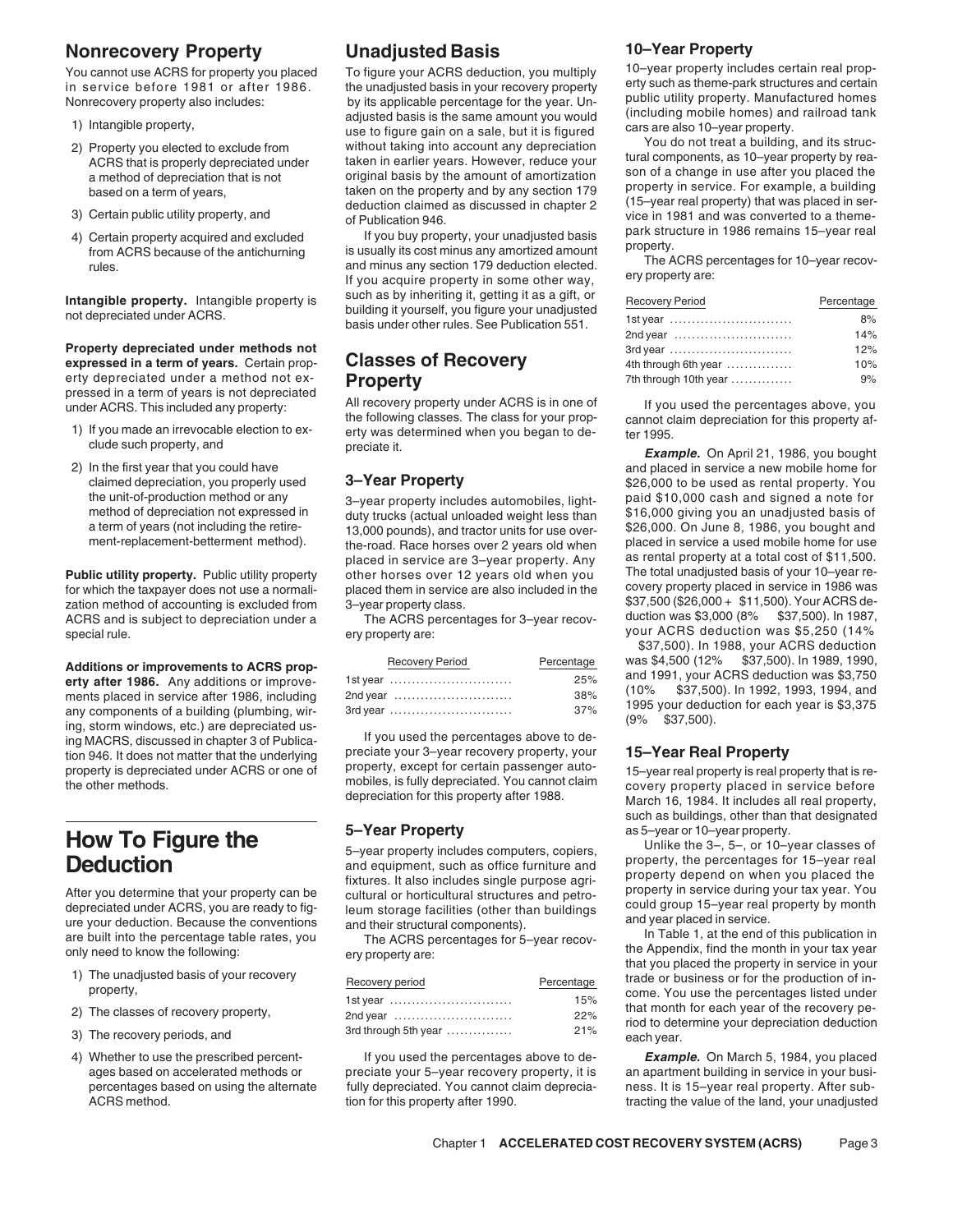basis in the building is \$250,000. You use the Your deduction for 1986 through 2001 is Year Rate Rate Deduction calendar year as your tax year. March is the third month of your tax year. Your ACRS deduction for 1984 was \$25,000 (10% \$250,000). For 1985, the percentage for the third month of the second year of the recovery period is 11%. Your deduction was \$27,500 (11% \$250,000). For the third, fourth, and fifth years of the recovery period (1986, 1987, and 1988), the percentages are 9%, 8%, and 7%. For 1989 through 1992, the percentage

### **Low-Income Housing**

Low-income housing that was assigned a 15–

- 
- 
- 
- 

The ACRS percentages for low-income You use the calendar year as your tax year. 5-Year property housing real property, like the regular 15-year Because the house was placed in service after 10-Year property nousing real property, like the regular 15-year<br>real property percentages, depend on when June 22, 1984, and before May 9, 1985, it is<br>you placed the property in service. Find the 18-year real property. You use Table 4 to month in your tax year in Table 2 or 3 at the ure your deduction for the house. April is the Low-income housing<br>end of this publication in the Appendix that you fourth month of your tax year. Your deduction end of this publication in the Appendix that you fourth month of your tax year. Your deduction<br>for 1985 through 2003 is shown in the follow-<br>housing Use the percentages listed under ing table. The shown in the follow-<br>19–Y housing. Use the percentages listed under that month for each year of the recovery period. Table 2 shows percentages for low-income housing placed in service before May 9, **Alternate ACRS Method**<br>1985. Table 3 shows percentages for low-in-<br>**Alternate ACRS Method** 1985. Table 3 shows percentages for low-in-<br>
come housing placed in service after May 8,<br>
1985, and before 1987.<br> **Method) Method Method CRS** provides an alternate ACRS method

Example. In May 1986, you acquired and<br>placed in service a house that qualified as low-<br>method uses a recovery percentage hased on placed in service a house that qualified as low-<br>income rental housing under item 3) of the a modified straight line method.<br>a modified straight line method.<br>This alternate ACRS method generally above listing. You use the calendar year as This alternate ACRS method generally<br>your tax year. You use Table C-3 because the This alternative and the set of the than those from the your tax year. You use Table C–3 because the uses percentages other than those from the uses percentages other than those from the property was placed in service after May 8, property was placed in service after May 8, the service are served to be alternate ACRS of the alternate ACRS<br>The service after the property, the service of the property, the service of the service of the service of the<br>Th 1985. Your unadjusted basis for the property,<br>
not including the land, was \$59,000.<br>
not including the land, was \$59,000.

| Your deduction for 1986 through 2001 is |  |
|-----------------------------------------|--|
| shown in the following table.           |  |

| calendar year as your tax year. March is the    | shown in the following table. |       |           | 1985 | 7.0% | \$6,650 |
|-------------------------------------------------|-------------------------------|-------|-----------|------|------|---------|
| third month of your tax year. Your ACRS de-     |                               |       | Deduction | 1986 | 9.0% | 8,550   |
| duction for 1984 was \$25,000 (10%              | Year                          | Rate  |           | 1987 | 8.0% | 7,600   |
| \$250,000). For 1985, the percentage for the    | 1986                          | 8.9%  | \$5,251   | 1988 | 7.0% | 6,650   |
| third month of the second year of the recovery  | 1987                          | 12.1% | 7,139     | 1989 | 7.0% | 6,650   |
| period is 11%. Your deduction was \$27,500      | 1988                          | 10.5% | 6,195     | 1990 | 6.0% | 5,700   |
| (11%<br>\$250,000). For the third, fourth, and  | 1989                          | 9.1%  | 5,369     | 1991 | 5.0% | 4,750   |
| fifth years of the recovery period (1986, 1987, | 1990                          | 7.9%  | 4,661     | 1992 | 5.0% | 4,750   |
|                                                 | 1991                          | 6.9%  | 4,071     | 1993 | 5.0% | 4,750   |
| and 1988), the percentages are 9%, 8%, and      | 1992                          | 5.9%  | 3,481     | 1994 | 5.0% | 4,750   |
| 7%. For 1989 through 1992, the percentage       | 1993                          | 5.2%  | 3,068     | 1995 | 5.0% | 4,750   |
| for the third month is 6%. Your deduction each  | 1994                          | 4.6%  | 2,714     |      |      |         |
| vear is \$15,000 (6%<br>\$250,000). For 1993,   | 1995                          | 4.6%  | 2,714     | 1996 | 5.0% | 4,750   |
| 1994, and 1995, the percentage for the third    | 1996                          | 4.6%  | 2,714     | 1997 | 5.0% | 4,750   |
| month is 5%. Your depreciation deduction is     | 1997                          | 4.6%  | 2,714     | 1998 | 4.0% | 3,800   |
| \$12,500 (5%<br>\$250,000) for 1993, 1994,      | 1998                          | 4.6%  | 2,714     | 1999 | 4.0% | 3,800   |
| and 1995.                                       | 1999                          |       |           | 2000 | 4.0% | 3,800   |
|                                                 |                               | 4.5%  | 2,655     | 2001 | 4.0% | 3,800   |
|                                                 | 2000                          | 4.5%  | 2,655     | 2002 | 4.0% | 3,800   |
| <b>Low-Income Housing</b>                       | 2001                          | 1.5%  | 885       | 2003 | 1.0% | 950     |

year recovery period under ACRS includes the **18—Year Real Property**<br>
following types of property:<br>
19—**Year** Real Property<br>
19—**Year Real Property**<br>
19—**Year Real Property**<br>
19—**Year Real Property**<br>
19—**Year Real Property** 

United States Housing Act of 1937, as Find the month in your tax year that you amended, or under the provisions of state placed the property in service in a trade or

amended, or under the provisions of state<br>or local laws that authorize similar subsi-<br>dies for low-income families.<br>A) Housing financed or assisted by direct<br>dies for low-income families.<br>A) Housing financed or assisted by

- 
- 
- 
- 
- 
- 
- 

using the following schedule. This schedule is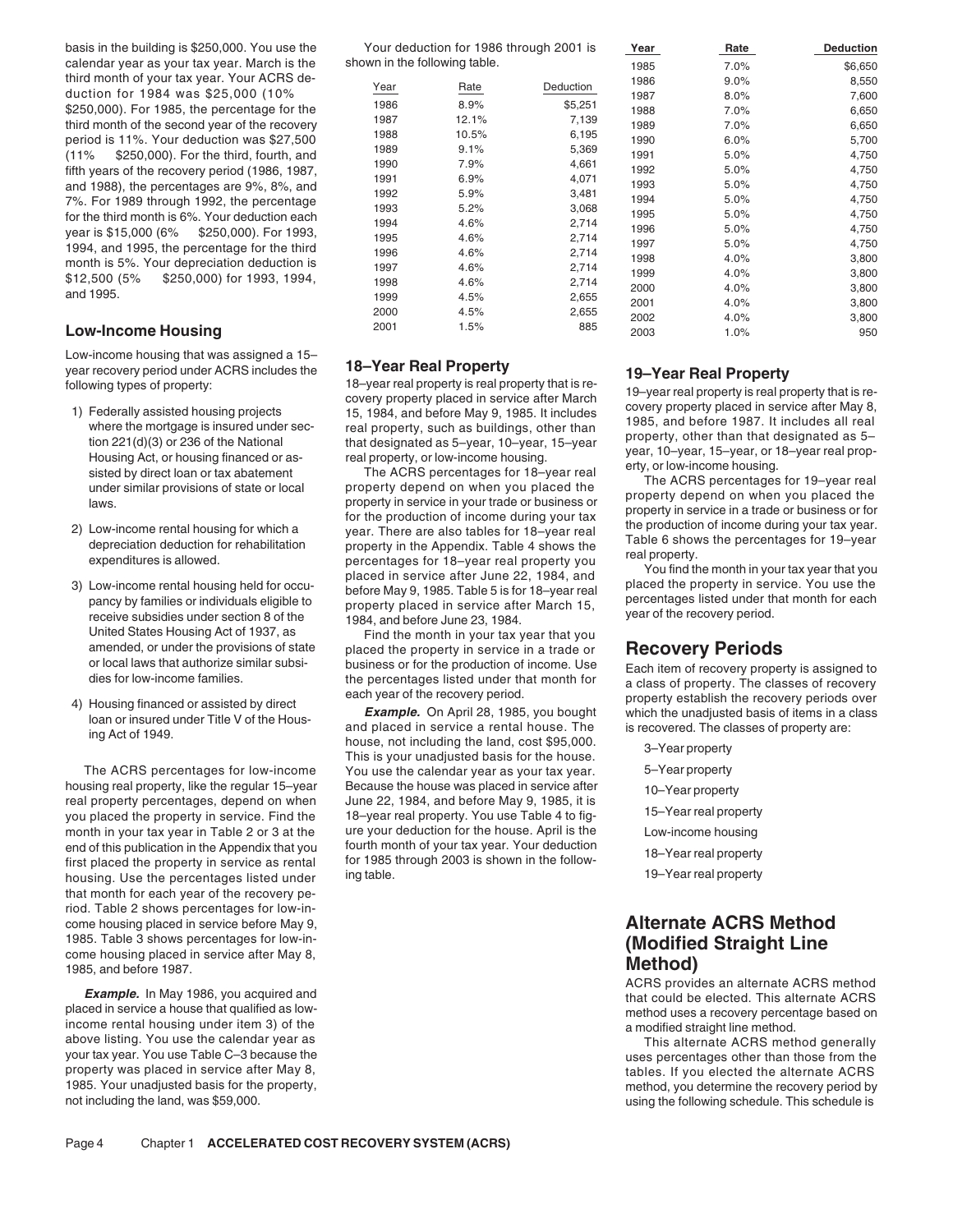for other than 18– and 19–year real property You take a full year of depreciation for both the alternate method are in Tables 7, 8, 10, 11,

| In the case<br>of:               | You could have elected<br>a recovery period of: |
|----------------------------------|-------------------------------------------------|
| 3-year property                  | 3, 5, or 12 years                               |
| 5-year property                  | 5, 12, or 25 years                              |
| $10$ -year property $\dots\dots$ | 10, 25, or 35 years                             |
| 15-year real property            | 15, 35, or 45 years                             |

| <b>Recovery Period</b> | Percentage | 1987 through 1990                                                                                  | \$2,641.67 | 9 to determine your deduction. If you select a                  |
|------------------------|------------|----------------------------------------------------------------------------------------------------|------------|-----------------------------------------------------------------|
| 5 years                | 20.00%     | In 1991, you take a half-year of deprecia-                                                         |            | 35- or 45-year recovery period, use either Ta-<br>ble 13 or 14. |
| 10 years               | 10.00%     |                                                                                                    |            |                                                                 |
| $12$ years             | 8.333%     | tion for the truck and a full year of depreciation<br>for the saw. Your ACRS deduction for 1991 is |            | <b>Example.</b> You placed in service an apart-                 |
| $15$ years             | 6.667%     | as follows:                                                                                        |            | ment building on August 3, 1986. The building                   |
| 25 years               | 4.00%      |                                                                                                    |            | is 19-year real property. The sales contract al-                |
| 35 years               | 2.857%     | Light-duty truck                                                                                   |            | located \$300,000 to the building and \$100,000                 |

of the method, when in the tax year you placed the property in<br>service. For each of the remaining years in the Total annual ACRS deduction for<br>recovery period, you take a full year's deduc-<br>or 15. The same of the covery pe

electric saw. You elected to use the alternate Half-year convention -1/2 of \$41.67=<br>ACRS method. You did not elect to take a sec-<br>tion 179 deduction. You decided to recover<br>the cost of the truck, which is 3-year recovery<br>p

|                                                 | 5 years straight line = $20\%$ |            |
|-------------------------------------------------|--------------------------------|------------|
|                                                 | $20\%$ \$13.000 = \$2.600      |            |
| Half-year convention $-\frac{1}{2}$ of \$2,600= |                                | \$1,300.00 |
| Elootric cow                                    |                                |            |

### **Alternate periods for 18–year real prop-**<br>8.333% \$500 = \$41.67 **Alternate periods for 18–year real property**, the alternate Half-year convention  $-\frac{y}{2}$  of \$41.67=

|                                                   |                     |                                        |            | placed in service after Julie 22, 1964. The      |
|---------------------------------------------------|---------------------|----------------------------------------|------------|--------------------------------------------------|
| 3-year property                                   | 3, 5, or 12 years   | Light-duty truck                       |            | other table has the percentages for property     |
| 5-year property                                   | 5, 12, or 25 years  | 5 years straight line = $20\%$         |            | placed in service after March 15, 1984, and      |
| 10-year property $\dots\dots$                     | 10, 25, or 35 years | $$13,000 =$<br>20%                     | \$2,600    | before June 23, 1984.                            |
| 15-year real property $\dots$                     | 15, 35, or 45 years | Electric saw                           |            | Alternate periods for 19-year real prop-         |
|                                                   |                     | 12 years straight line = $8.333\%$     |            | erty. For 19-year real property, the alternate   |
| <b>Percentages.</b> The straight-line percentages |                     | $$500 =$<br>8.333%                     | \$ 41.67   | recovery periods are 19, 35, or 45 years. If you |
| for the alternate ACRS method are:                |                     | <b>Total annual ACRS deduction for</b> |            | selected a 19-year recovery period, use Table    |
| <b>Recovery Period</b>                            | Percentage          | 1987 through 1990                      | \$2,641.67 | 9 to determine your deduction. If you select a   |

| 5 years straight line $=20\%$                   |             |
|-------------------------------------------------|-------------|
| $20\%$ \$13.000 = \$2.600                       |             |
| Half-year convention $-\frac{1}{2}$ of \$2,600= | \$1,300.00  |
| Electric saw                                    |             |
| 12 years straight line = $8.333\%$              |             |
| $8.333\%$ $$500 =$                              | \$<br>41.67 |
| <b>Total ACRS deduction for 1991</b>            | \$1.341.67  |

| Electric saw                       |       |
|------------------------------------|-------|
| 12 years straight line = $8.333\%$ |       |
| $8.333\%$ $$500 =$                 | 41.67 |
| Total annual ACRS deduction for    |       |
| 1992 through 1997                  | 41.67 |
|                                    |       |

| 12 years straight line = 8.333%                 |       |
|-------------------------------------------------|-------|
| $8.333\%$ $$500 =$                              | 41.6  |
| Half-year convention $-\frac{y}{2}$ of \$41.67= | 20.84 |
| Total ACRS deduction for 1998                   | 20.84 |
|                                                 |       |

property, but you decided to recover its cost<br>over 12 years.<br>For 1986, your ACRS deduction reflected<br>the half-year convention. In the first year, you<br>deducted half of the amount determined for a<br>deducted half of the amount Light-duty truck tube the accovery period, you use the percent-<br>
5 years straight line = 20% age (6.667%) from the schedule above. You<br>
20% \$13,000 = \$2,600 \$1,300.00 \$1,300.00 \$1,300.00 months the property was in servic months the property was in service in the first<br>year. If you selected a 35– or 45–year recovery<br>percentage. 2) You then multiply the ACRS deduction ectric saw period, you use either Table 11 or 15.

**erty.** For 18–year real property, the alternate The numerator (top number) of the fraction is recovery periods are 18, 35, or 45 years. The the number of months in the short tax year and  $\frac{$1,320.84}{2}$  percentages for 18-year real property under the denominator (bottom number) is 12. For

14, and 15 in the Appendix. There are two tathrough 1990. Your ACRS deduction for each<br>of those years is as follows:<br>table shows the percentage for property<br>placed in service after June 22, 1984. The<br>dight-duty truck before June 23, 1984.

9 to determine your deduction. If you select a<br>35– or 45–year recovery period, use either Ta-

195 1 1 years truck<br>35 years receipt line to the land. You use the calendar year as your<br>4.577% located \$300,000 to the land. You use the calendar year as your You apply the percentage to the unad-<br>
years straight line = 20%<br>
justed basis (defined earlier) of the property to<br>
figure your ACBS deduction. There are tables<br>
Half-year convention -/2 of \$2,600=<br>
Half-year convention Figure your ACRS deduction. There are tables<br>for 18– and 19-year real property later in this<br>publication in the Appendix. For 15-year real property, such that is the eighth month of<br>property, see 15-year real property, la

the recovery period you selected.<br> **Half-year convention.** If you elected the follows:<br> **Half-year convention.** If you elected the follows:<br> **Half-year convention.** If you elected the follows:<br> **Electric saw**<br> **Electric sa** 

Election. If you hold the property for the entire re-<br>
covery period, a half-year of depreciation is al-<br>
lowable for the year following the end of the<br>
recovery period.<br>
lowable for the year following the end of the<br>
reco

placed in service a \$13,000 light-duty panel<br>truck to be used in your business and a \$500  $\frac{8.333\%}{500}$   $\frac{8.333\%}{500}$   $\frac{8.41.67}{20.84}$  an alternate ACRS method, once made, can<br>electric saw. You elected to use t

- 
- determined for a full tax year by a fraction.<br>12 years straight line = 8.333%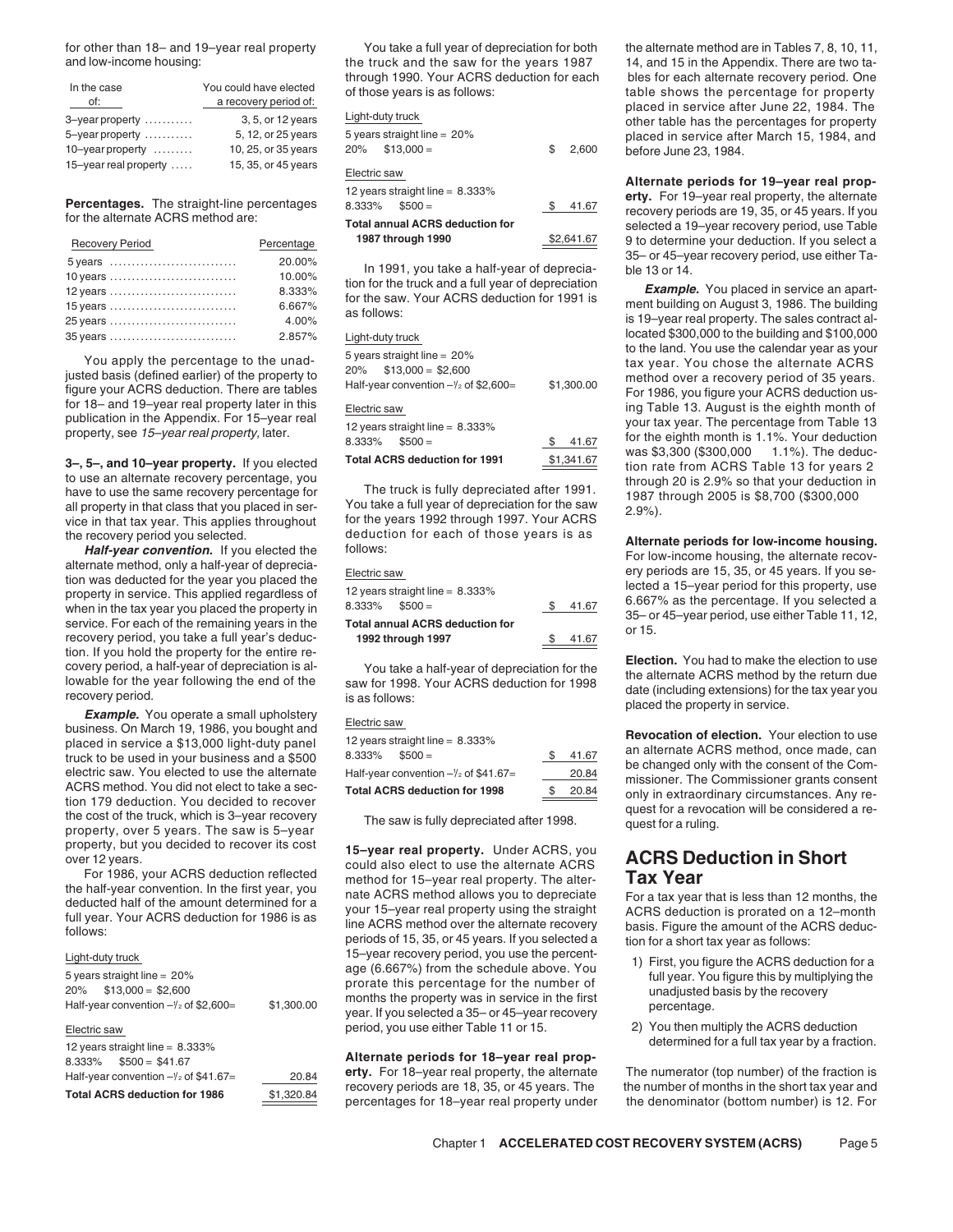example, a corporation placed in service in example refore the special rule, if you elected to use that you held the property. Under the mid-<br>June 1986 an item of 3–year property with an a mass asset account, you recognize unadjusted basis of \$10,000. The corporation the extent of the proceeds from the disposition half a month. Your ACRS deduction for 1995 is files a tax return, because of a change in its ac- of the asset. You leave the unadjusted basis of  $$3,542 ($5,000 \quad 8.5/12$ ). counting period, for the 6–month short tax the property in the account until recovered in

The law provides a special rule to avoid the rate from Table 4 for the seventh month is 4%.<br>
calculation of gain on the disposition of assets You figured your ACRS deduction for 1984<br>
from mass asset accounts. A mass asset count includes items usually minor in value in examing the group, numerous in quantity, im-<br>  $9\%, 8\%, 8\%, 7\%, 6\%, 6\%, 5\%, 5\%, and 5\%$ <br>
practical to separately identify, and not usually \$100,000. You sell the house on Septem- You may want to see:

(\$98.000 10%). For 1985 through 1988, property. See Section 1250 property in chap-<br>you figured your ACRS deductions using 11%, ter 4 of Publication 544 for more information. you figured your ACRS deductions using 11%, **Dispositions** 9%, 8%, and 7% \$98,000. For 1989 This rule applies to all section 1250 real prop-<br>through 1992, you figured your ACRS deduc-A disposition is the permanent withdrawal of through 1992, you figured your ACRS deduc-<br>property from use in your trade or business or<br>in the production of income. You can make a<br>withdrawal by sale, exchange, retirement,<br>a

Frace gain of an asset by sale. However, non-<br>
recognition of an asset by sale. However, non-<br>
if you physically abandon property, you<br>
if you physically abandon property, you<br>
if you physically abandon property, you<br>
if y

Early dispositions. The disposal of an asset<br>
before the od of tis specified recovery period,<br>
is referred to as an early disposition. When an<br>
is referred to as an early disposition. When an<br>
each phased in service before

**Dispositions — mass asset accounts.** File your return based on a calendar year. Your **•** Methods to use

accounted for on a separate basis, but on a to-<br>
tal dollar value. Examples of mass assets in-<br>
clude minor items of office, plant, and store duction for 1995 is \$5,000 (\$100,000 5%).  $\Box$  544 Sale clude minor items of office, plant, and store duction for 1995 is \$5,000 (\$100,000 5%). □ **544** Sales and Other Dispositions of furniture and fixtures. The state of the 8.5 months in 1995 and fixtures. The State of the 8.5 months in 1995

a mass asset account, you recognize gain to month convention, you count September as

year ending June 30, 1986. The full year's three years, if you did this, include the total that its particular to this is the search of the state preceding to the first year and the coverage of the state properties are pre

- 
- 
- 

- 
- 
- 
- 
-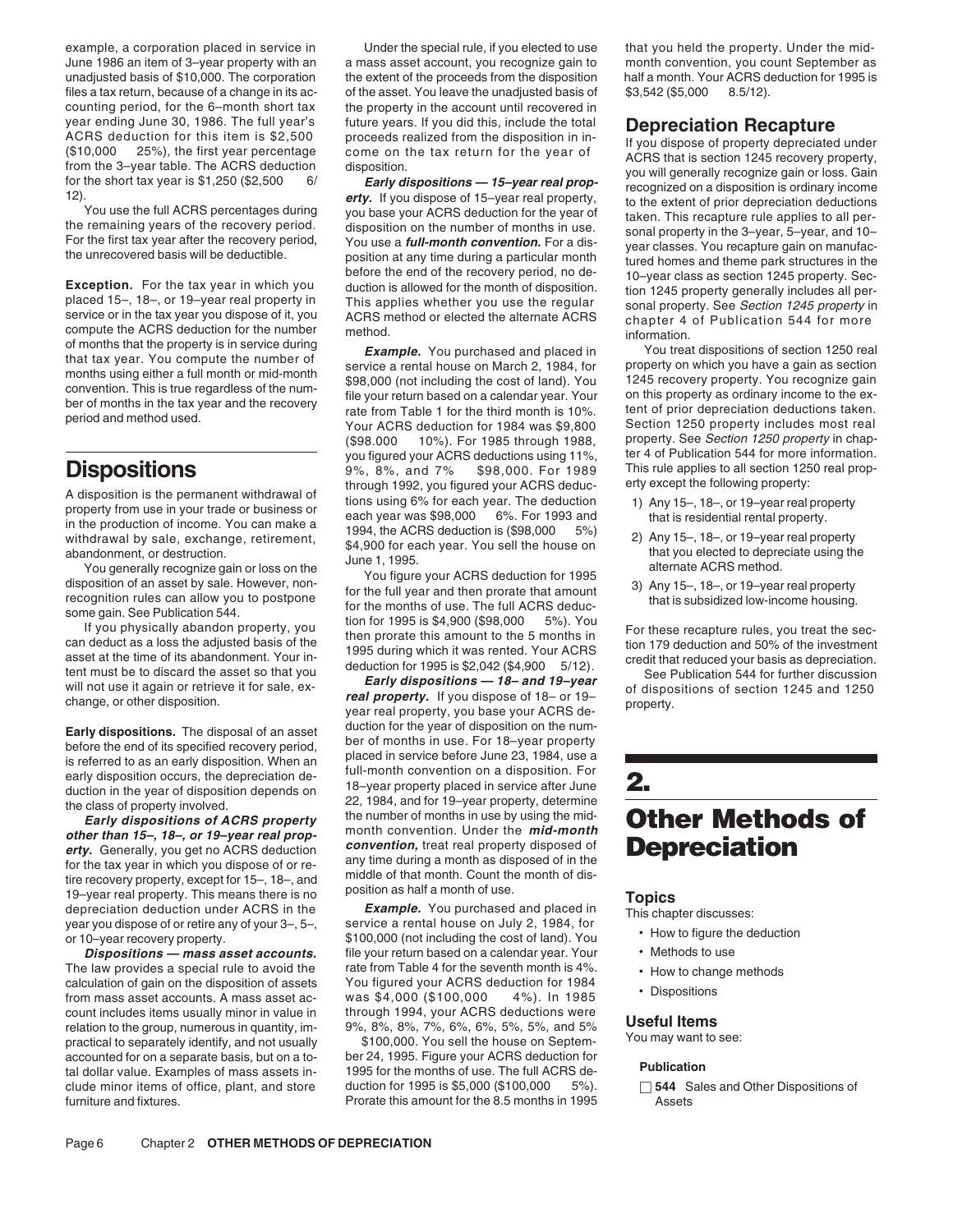- 
- 
- 

- 
- 
- 

ACRS, you must continue to use rules for de-<br>  $\frac{1}{2}$  ciate. They are:<br>  $\frac{1}{2}$  ciate. They are:<br>  $\frac{1}{2}$  ciate. They are:<br>  $\frac{1}{2}$  continues are:<br>  $\frac{1}{2}$  seful life of your property from your own property in a upplied which you placed in the useful life of your property in service. If your property qualified the basis, property our property qualified for your property qualified for MACRS, you must depreciate it und for MACRS, you must depreciate it under

- 
- 1) Intangible property,<br>
2) Property you can elect to exclude from **Basis**
- 
- 
- 
- 

other reasonable method, usually, the straight

more information, see chapter 12 of Publicathe method of depreciation you are using.<br>Publication 551 explains how to figure ba-<br>Publication 551 explains how to figure ba-

facts that exist at the time. **Videocassettes.** If you are in the videocas- The useful life of a piece of property is an esti-

- 
- 

To Use. You can deduct in the year of 2) Age when acquired, entitled and vage value can never be less than zero.

□ 551 Basis of Assets **purchase as a business expense the cost of** 3) Your repair policy, and □ 583 Starting a Business and Keeping any cassette that has a useful life of one year 4) Environmental conditions.<br>Records

□ 4502 Depreciation and Amontization<br> **□ Schedule C (Form 1040)** Profit or The useful life of the same type of property<br>
Loss From Business extrained the and declining balance varies from user to user. When you determine

If your property is being depreciated under things about the property you intend to depre-<br>
RS, you must continue to use rules for de-<br>
ciate They are:<br>
They are:<br>
They are:<br>
You are in until you are able to determine a

- 
- 
- 

2) Property you can elect to exclude from<br>
MACRS that you properly depreciate<br>
under a method that is not based on a<br>
term of years,<br>
term of years,<br>
used for figuring depreciation is the same as<br>
used for figuring depreci 4) Any motion picture film or video tape,<br>
the purchase price. However, if you acquire<br>
5) Any sound recording, and<br>
6) Certain real and personal property placed it, getting it as a gift, or building it yourself, you the e 6) Certain real and personal property placed it, getting it as a gift, or building it yourself, you the estimated value of property at the end of property at the end of property placed its useful life. It is what you expec in service before 1987. It is useful life. It is useful life. It is what is what is what is what is what is what is what is what is what is what is what is what is what is what is what is what is what is what is what is wh

intangible property under ACRS or MACRS. **Adjusted basis.** Events will often change the the salvage value value of a piece of a piece of a piece of property using any the salvage value of a piece of property. When this occ You depreciate intangible property using any basis of property. When this occurs, the you first acquire it.<br>other reasonable method, usually, the straight changed basis is called the adjusted basis. Salvage value is affect line method. Some events, such as improvements you use the property and how long you use it. If it is make, increase basis. Events such as deduct-<br>
ing casualty losses and depreciation decrease good operating condition, the salvage value **Note.** The cost of certain intangible prop- ing casualty losses and depreciation decrease good operating condition, the salvage value value by that your policy chat the salvage value of that your policy of that your polic erty that you acquire after August 10, 1993, basis. If basis is adjusted, the depreciation de- can be relatively large. However, if your policy<br>must be amortized over a 15-year period. For duction may also have to be chang must be amortized over a 15–year period. For duction may also have to be changed, de- is to use property until it is no longer<br>more information, see chapter 12 of Publica- pending on the reason for the adjustment and salva

Sette rental business, you can depreciate mate of how long you can expect to use it in<br>
those videocassettes purchased for rental.<br>
You can depreciate the cost less salvage list is the length of time over which you will ma

- 
- 

Chapter 2 **OTHER METHODS OF DEPRECIATION** Page 7

□ **946** How To Depreciate Property **The useful life can also be affected by** The useful life can also be affected by technological improvements, progress in the Form (and Instructions)<br> **Form (and Instructions)**<br> **How To Figure the** arts, reasonably foreseeable economic<br>
changes, shifting of business centers, prohibi-3115 Application for Change in<br>Accounting Method Two other reasonable methods can be used to<br>Two other reasonable methods can be used to<br>figure your deduction for property into covered your property.

straight line and declining balance.<br>
To figure depreciation using these meth-<br>
ods, you must generally determine three<br>
the useful life of your property, keep in mind<br>
your own experience with similar property. You<br>
thing

MACRS. See Publication 946.<br>However, you cannot use MACRS for cer-<br>tis useful life. eacly age value at the end of the mate of useful life. You base your esti-<br>facts change significantly, you can adjust your clude it from MACRS. Also, you can elect to The amount of the deduction in any year also estimate of the remaining useful life. However,<br>exclude certain property from being depreci-<br>ated under MACRS. Property that you cann

3) Certain public utility property, the basis that would be used for figuring the preciate property below a reasonable salvage can on a sale Your criginal basis is usually value.

way.<br>the property if you sell it after you can no<br>longer use it productively. You must estimate Intangible property. You cannot depreciate<br>intangible property under ACRS or MACRS. Adjusted basis. Events will often change the salvage value of a piece of property when

Changing salvage value. Once you deter-**Public utility property.** The law excludes<br>
from MACRS any public utility property for<br>
which the taxpayer does not use a normaliza-<br>
tion method of accounting. This type of prop-<br>
erty is subject to depreciation under a

• The income forecast method. Many things affect the useful life of prop-<br>erty, such as:<br>erty, such as:<br>exty, such as: erty, such as:<br>The straight line method, salvage value, and<br>useful life are discussed later under *Methods* 1) Frequency of use,<br>useful life are discussed later under *Methods* 1) Frequency of use,<br>vage value, then net sal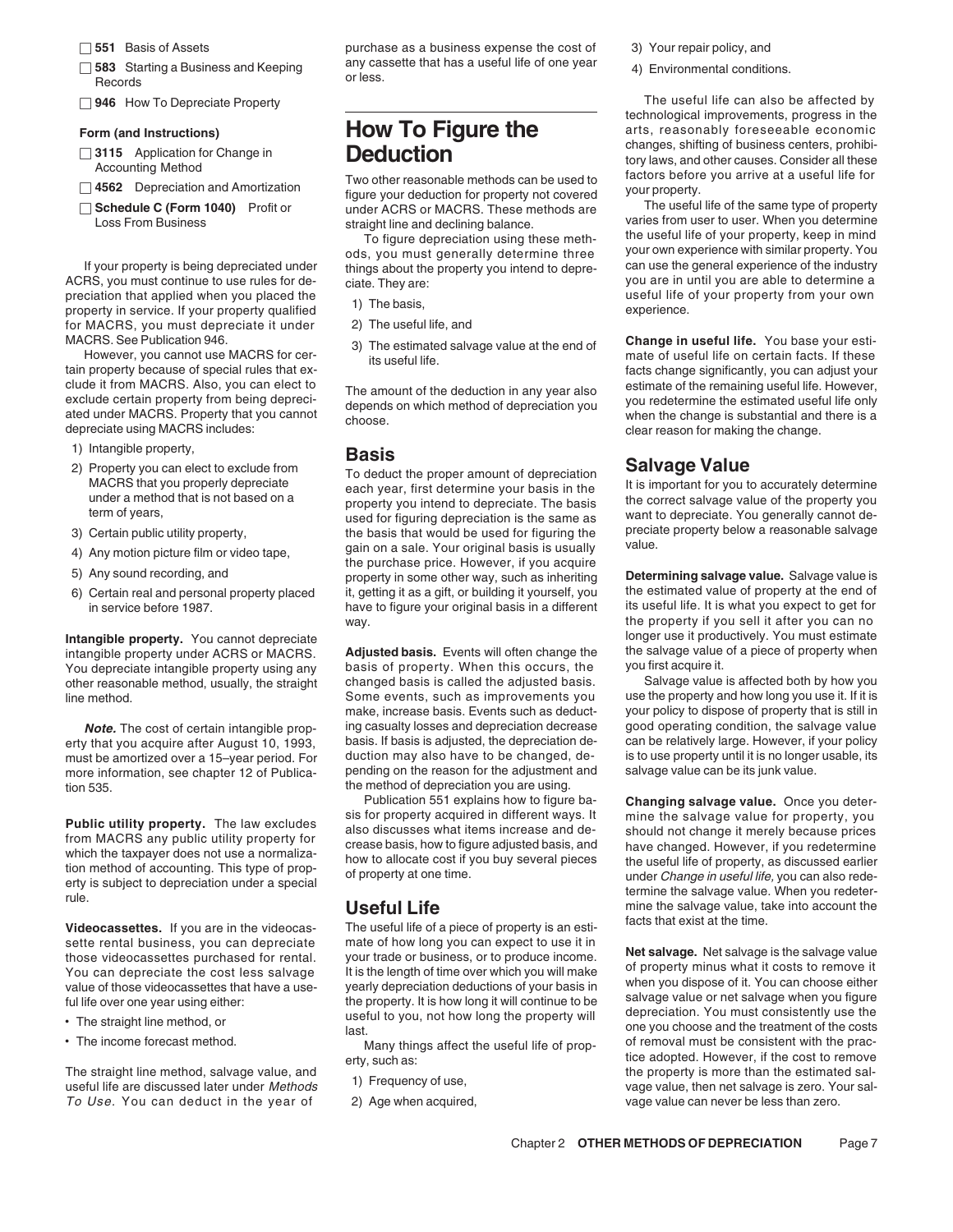**Ten percent rule.** If you acquire personal 1) Divide the number 1 by the useful life of property that has a useful life of 3 years or<br>more, you can use an amount for salvage (For example, if property has a useful life<br>value that is less than your actual estimate<br>of 5 years its normal straight line rate of value that is less than your actual estimate. of 5 years, its normal straight line rate of You can subtract from your estimate of sal-<br>vage value an amount equal to 10% of your

line and declining balance methods. If ACRS **Depreciation deductions.** After you deter- or MACRS.<br>or MACRS does not apply, you can use one of mine the rate of depreciation, multiply the ad- For information on ACRS election or MACRS does not apply, you can use one of mine the rate of depreciation, multiply the ad-<br>these methods. The straight line and declining justed basis of the property by it. This gives *Revocation of election,* in chapter these methods. The straight line and declining justed basis of the property by it. This gives Revocation of election<br>halance methods discussed in this section are vou the amount of your deduction. For exam- ternate ACRS Me balance methods discussed in this section are you the amount of your deduction. For examnet figured in the same way as straight line or ple, if your adjusted basis at the beginning of not figured in the same way as straight line or

vage value, if any, from the adjusted basis. As you can see from this example, your ad- mated salvage value.<br>The balance is the total amount of deprecia- justed basis in the property gets smaller each You can change from t The balance is the total amount of deprecia-<br>The property gets smaller each You can take over the useful life of the vear. Also, under this method, deductions are

remaining in the useful life. This gives you the straight line method without consent.<br>
amount of your yearly depreciation deduction.<br>
Unless there is a big change in adjusted basis,<br>
or useful life, this amount will stay erty. If, in the first year, you use the property However, you cannot depreciate the property 1) When you acquired the property, for less than a full year, you must prorate your below its reasonable salvage value. Deter-<br>depreciation deduction for the number of mine salvage value using the rules discussed as The total amount claimed for depreciation

months in use.<br> **Example.** In April 1994, Frank bought a<br> **Example.** In April 1994, Frank bought a<br> **Example.** If your adjusted basis has been<br>
franchise for \$5,600. It expires in 10 years.<br>
This property is intangible pro \$560 for his 9 months of use in 1994. This 10 years without written permission from the gives him a deduction of \$420 (\$560 9/12). **Income Forecast Method** IRS.<br>In 1995, Frank can deduct \$560 for the full The income forecast method requires income

**Rate of depreciation.** Under this method, forecast method, see Revenue Ruling 60–358

- 
- 

declining balance methods under MACRS. the first year is \$10,000, and your declining **Change to the straight line method.** Your helance rate is 20% your denreciation deduc-<br>balance rate is 20% your depreciation deduc- can balance rate is 20%, your depreciation deduc- can change from the declining balance<br>tion for the first vear is \$2,000 (\$10,000 method to the straight line method at any time **Straight Line Method**<br>
Before 1981, you could use any reasonable<br>
method to for every kind of depreciable property.<br>
method for every kind of depreciable property.<br>
method for every kind of depreciable property.<br>
method

property.<br>property. larger in the earlier years and smaller in the nal tax return for the year you first use the<br>Divide the balance by the number of years later years. You can make a change to the straight line method. You

In 1995, Frank can deduct \$560 for the full<br>year.<br>**Declining Balance Method** wideocassettes. You can group the videocassette or group of<br>The declining **Balance Method** wideocassettes. You can group the videocas-<br>The declin property in the early years of your use of the sette. The numerator is the income from the effective. In most cases, there is a user fee<br>property. The rate cannot be more than twice videocassette for the tax year and the d sette. For more information on the income is required. you must determine your declining balance in Cumulative Bulletin 1960, Volume 2, on **Changes granted automatically.** The IRS page 68. **Exercise of depreciation** is to the interest in the initial step is to page 68.

You can subtract from your estimate of sal-<br>vage value an amount equal to 10% of your<br>basis in the property. If salvage value is less and that is more than 1 but not more than 2 to<br>than 10% of basis, you can ignore salvag Unless there is a change in the useful life dur-<br>Unless there is a change in the useful life dur-<br>Importance. However, you do not need permission<br>In the state of depreciation generally will not change.<br>In the rules discuss Two methods of depreciation are the straight expreciation deductions. After you deter-<br>line and declining balance methods, If ACRS **Depreciation deductions.** After you deter- or MACRS.

To figure your deduction, determine the ad-<br>justed basis of your property, its salvage value,<br>and its estimated useful life. Subtract the sal-<br>ware value if any from the adjusted basis<br>and its estimated useful life. Subtr

tion you can take over the useful life of the year. Also, under this method, deductions are ance method to straight line only on the origi-<br>Iarger in the earlier years and smaller in the nal tax return for the year you fir Divide the balance by the number of years later years. You can make a change to the straight line method. You cannot make the straight line method between the useful life. This gives you the straight line method without co

- 
- 
- 
- 
- 

structions for Form 3115 to determine if a fee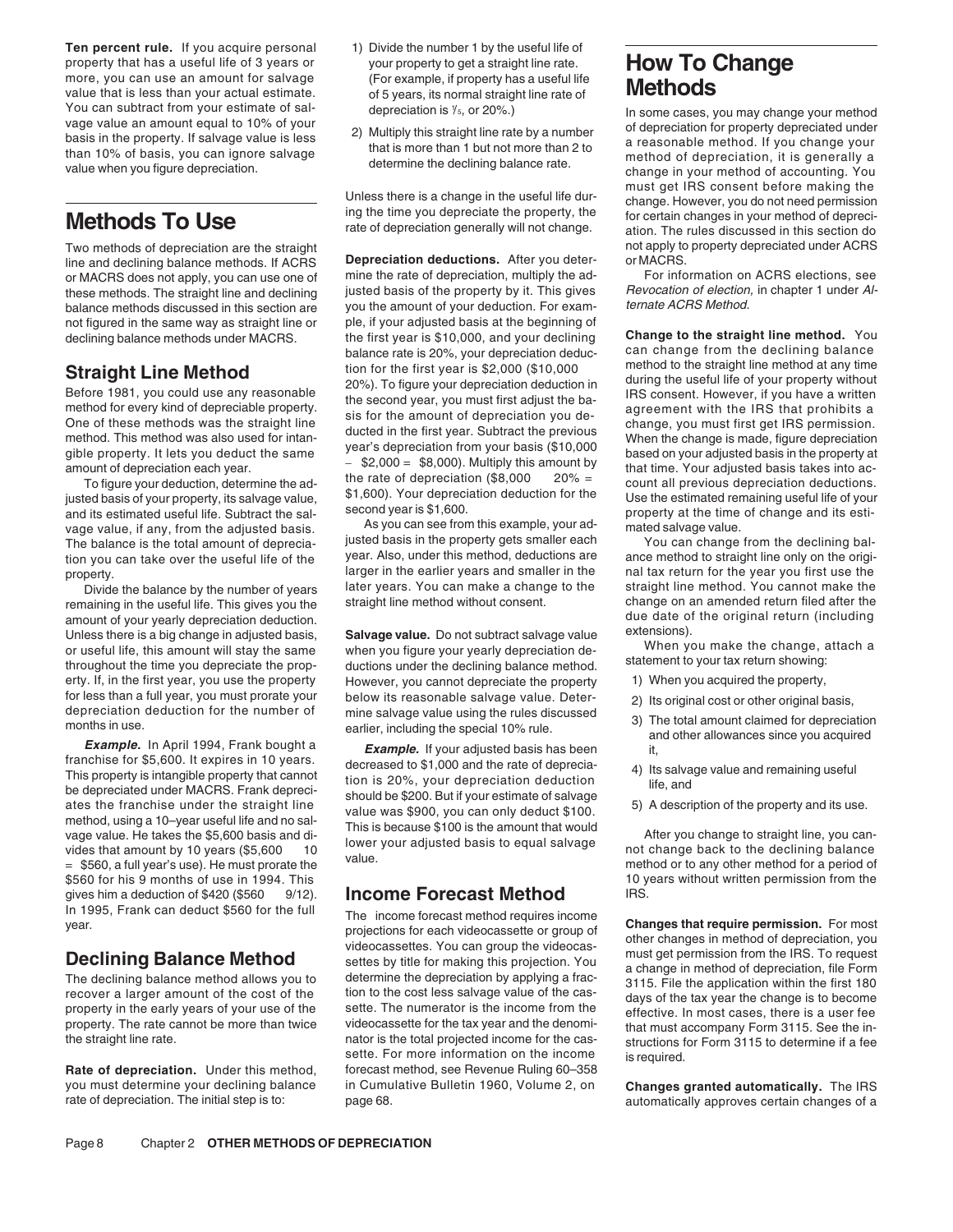3115 is not filed on time. For more information **Gain or loss on retirement.** There are spe- erty is accounted for in a single item account,

- 
- 
- 

for these changes. To make the request, file **doned.** If property is retired permanently, but useful life of the item of property retired. Form 3115 during the first 180 days of the tax not disposed of or physically abandoned, you make the change to<br>Vear for which you want the change to be do not recognize gain. You are allowed a loss year for which you want the change to be do not recognize gain. You are allowed a loss for an abnormal retirement from a multiple<br>effective. property account at the rate that would be effective. in such a case, but only if the retirement is: property account at the rate that would be

do not need permission to change to a proper<br>method. You can adopt the straight line life of each item of property separately, or<br>method. Or any other method that would have 3) A normal retirement from a multiple prop-<br>axp method, or any other method that would have  $\begin{array}{c}\n 3)$  A normal retirement from a multiple prop-<br>been permitted if you had used it from the be-<br>erty account in which the depreciation erty, depending on the method used t been permitted if you had used it from the be- erty account in which the depreciation ginning. If you file your tax return using an im- rate is based on the maximum expected mine the depreciation rate for the multiple proper method, but later file an amended re- life of the longest lived item of property property account. turn, you can use a proper method on the and the loss occurs before the expiration amended return without getting IRS permis- of the full useful life. However, you are not sion. However, you must file the amended re- allowed a loss if the depreciation rate is turn before the filing date for the next tax year. based on the average useful life of the

preciable property from use in your trade or from its adjusted basis.<br>business or for the production of income. You **Special rule for normal retirements** draw it from use without disposing of it. For example, you could place it in a supplies or scrap if:<br>account. Retirements can be either normal or<br>abnormal depending on all facts and circum-<br>stances. The rules discussed next do not ap-<br>ply to MACRS and ACRS property. 2)

**Normal retirement.** A normal retirement is a

- 
- 

A retirement is generally considered normal unless you can show that you retired the prop-<br>erty because of a reason you did not consider of its abandonment. However, your intent<br>when you originally estimated the useful life of must be to discard the property so that when you originally estimated the useful life of must be to discard the property so that you will □ 2106–EZ Unreimb<br>not use it again or retrieve it for sale ex- Business Expenses the property. The property is the property is the property. The property is the property.

**Abnormal retirement.** A retirement can be<br>
abnormal if you withdraw the property early or **Basis of property retired.** The basis for fig-<br>
□ 4255 Recapture of Investment Credit

method of depreciation. But, you must file property is damaged by a fire or suddenly be- is its adjusted basis at the time of retirement,<br>Form 3115 for these automatic changes. excomes obsolete and is now useless. A same t

cial rules for figuring the gain or loss on retire-<br>the adjusted basis is the basis you would use dure 74-11, 1974-1 C.B. 420. ment of property. The gain or loss will depend to figure gain or loss for a sale or exchange of<br>on several factors. These include the type of the property. This is generally the cost or other on several factors. These include the type of the property. This is generally the cost or other<br>withdrawal, if the withdrawal was from a single basis of the item of property less depreciation. **Changes for which approval is not auto-** withdrawal, if the withdrawal was from a single **matic.** The automatic change procedures do property or multiple property account, and if See Publication 551. not apply to: **the retirement was normal or abnormal. A sin- Multiple property account.** For a normal normal

You must request and receive permission **Property not disposed of or aban-** and a rate based on the maximum expected<br>these changes. To make the request, file **doned.** If property is retired permanently, but useful life of

- 
- 
- items of property in the account. **3.**

**Dispositions**<br> **Dispositions**<br> **Retirement** is the permanent withdrawal of de-<br> **Dispositions**<br> **Retirement** is the property at **Listed Property**<br> **Retirement** is the permanent withdrawal of de-<br> **Strom its adjusted basis** 

business of for the production of income. You<br>can do this by selling, exchanging, or abandoning the item of property. You can also with-<br>doning the item of property. You can also with-<br>draw it from use without disposing of

- 
- 

Experiment with the average useful life to figure depreciation<br>
The retirement is made within the useful<br>
If you have a large number of depreciation<br>
2) The property has reached a condition at the set is made within the u of the similar products of a Car tire similar problem in the similar property from use.<br>Termilar property from use. accounts. accounts.

> **Abandoned property.** If you physically □ 946 How To Depreciate Property abandon property, you can deduct as a loss change, or other disposition. □ **2106** Employee Business Expenses

under other circumstances. For example, if the uring gain or loss on the retirement of property □ **4562** Depreciation and Amortization

as determined in the following discussions.

However, IRS can deny permission if Form **Single item accounts.** If an item of prop-

1) Property or an account where you made a<br>
thange in depreciation within the last 10<br>
thange in depreciation within the last 10<br>
tax years (unless the change was made<br>
under the Class Life System),<br>
2) Class Life Asset De 3) Public utility property. the usual rules that apply to sales or other dis-<br>positions of property. See Publication 544. The multiple property account<br>positions of property. See Publication 544. method used for the multiple property account

**Change from an improper method.** If the the diversion of propertives depreciated<br>IRS disallows the method you are using, you and propertive to the method of depreciation used for the multiple property<br>do not need permissi

- 
- 
- 

- 
- 
- 
- 

- 
- 
- 
-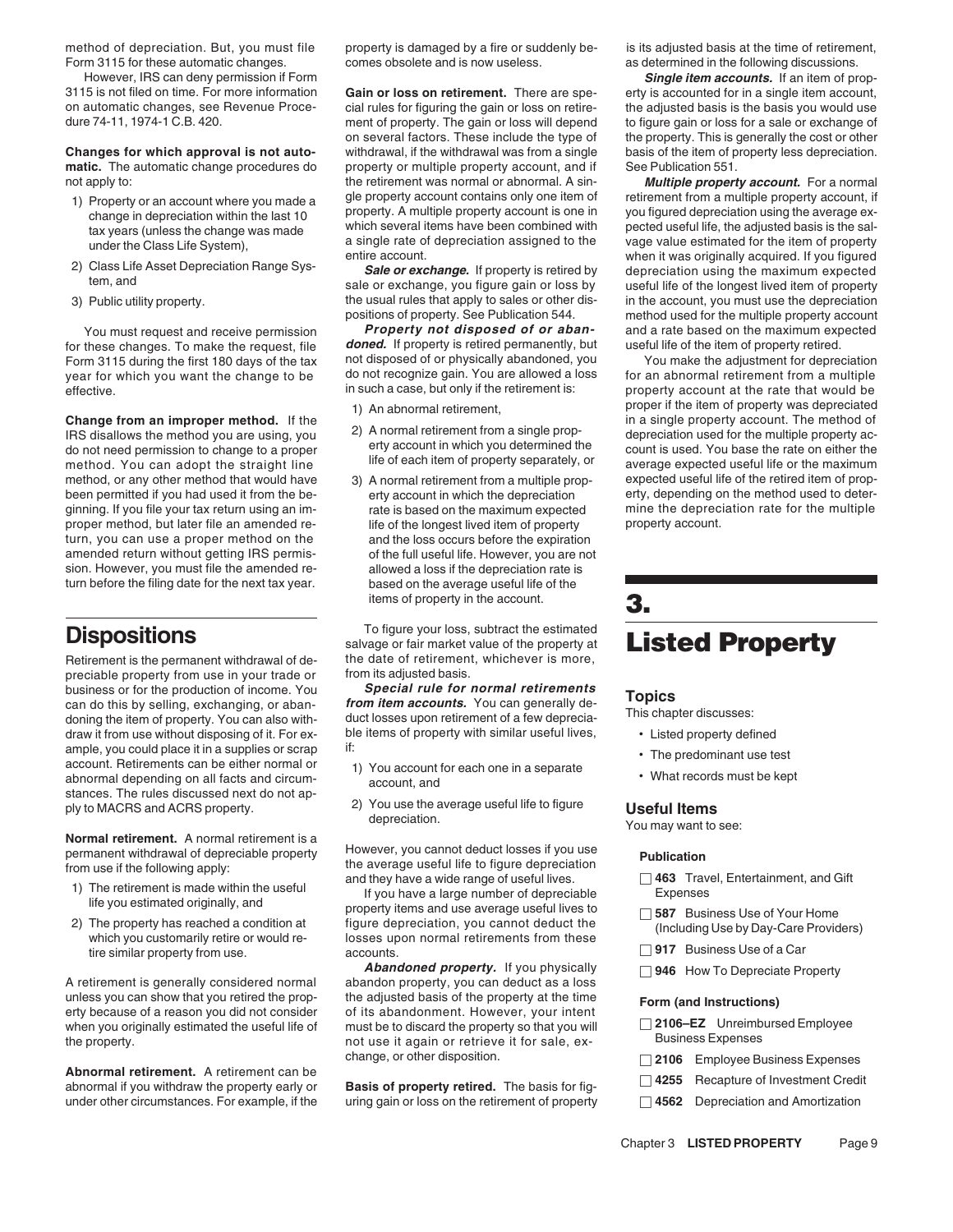This chapter discusses some special rules **Other Property Used for**<br>
and recordkeeping requirements for listed<br>
property. For complete coverage of the rules, **Transportation**<br>
including the rules concerning passenger au-<br>

discussed in Predominant Use Test, later, the Listed property does not include:<br>section 179 deduction is not allowable and the 11 Apu vobiolo which by rossen of its de is not allowable, and

- 
- 
- 
- 
- communication equipment) placed in ser- or property for compensation or hire by vice or leased in a tax year beginning after strangeneed persons.<br>1989

vehicle made primarily for use on public<br>streets, roads, and highways and rated at<br>6,000 pounds or less of unloaded gross vehi-<br>cle weight (at 6,000 pounds or less of gross of gross of gross of gross vehicle weight (at 6,0 attached to the automobile or usually included 2) Consists of a central processing unit with and investment use is taken into account to

A passenger automobile does not include:

- 
- 

including the rules concerning passenger au- Other property used for transportation in- If ''listed property,'' defined earlier, placed in tomobiles, see Publication 946.<br>If listed property is not used predominantly motorcycles, and any other vehicles for trans- predominantly (more than 50%) in a qualified If listed property is not used predominantly motorcycles, and any other vehicles for trans-<br>: (more than 50%) in a qualified business use as porting persons or goods. business use during any tax year:

- section 179 deduction is not allowable and the depreciated using the the minimal amount for peason of its de-<br>property must be depreciated using the sign, is not likely to be used more than a straight line method.<br>minimal such as clearly marked police and fire ve-
- Listed property is any of the following: any the 2) Any vehicle that is designed to carry and that has a loaded gross vehicle following period: cargo and that has a loaded gross vehicle following period: 1) Any passenger automobile (defined later), weight over 14,000 pounds, bucket trucks<br>2) Any other property used for (cherry pickers), cement mixers, com-Any other property used for (cherry pickers), cement mixers, com-<br>transportation, ransportation, example and periods bines, cranes and derricks, delivery trucks transportation,<br>
3) Any property of a type generally used for<br>
a republic the driver plus a folding joing seat), dump<br>
and dericks, the driver plus a folding joing seat), dump<br>
(including garbage trucks), flatbed<br>
(includi
	-
	- ating the establishment. A regular busi-<br>
	ness establishment includes a portion of the special purpose tarm and the special purpose tarm ness establishment includes a portion of the special purpose tarm a dwelling unit (de
		- of providing services to transport persons place<br>or property for compensation or hire by 946.

- 
- in the purchase price of an automobile. extensive storage, logic, arithmetic, and figure your depreciation of<br>A passenger automobile does not include: extensive storage it issues the property.

1) An ambulance, hearse, or combination<br>ambulance-hearse used directly in a trade<br>or business, and trade iary machine which is designed to be con-<br>trolled by the central processing unit of a because of a transfer at death.

- 
- 
- 

- 
- 

hicles, ambulances, or hearses used for **Listed property placed in service before Listed Property Defined** those purposes, 1987. For listed property placed in service below the service of the service of the service of the service of the property over the service of the property over the service of the

| <b>Listed Property</b> |
|------------------------|
| <b>Recovery Period</b> |
| 5 years                |
| 12 years               |
| 25 years               |
| 40 years               |
| 40 years               |
|                        |

exclusively for business as discussed in  $\begin{array}{r}5) \text{ Any vehicle, such as a taxicab, if subset} \\ \text{Publication 587.} \\ \text{Sublication 587.} \\ \text{Any cellular telephone (or similar tele-} \\ \text{of providing services to transport persons} \end{array}$ 

# **Meeting the Predominant**

**Passenger Automobile**<br> **Passenger Automobile**<br> **Peripheral Equipment** and the predominant use the predominant use<br>
A computer is a programmable electronically than 50% of its total use. You must allocate **Defined** A computer is a programmable electronically than 50% of its total use. You must allocate A passenger automobile is any four-wheeled activated device that:<br>
yehicle made primarily for use on public<br>
yehicle made primarily for use on public

2) A vehicle used directly in the trade or bus-<br>iness of transporting persons or property<br>for compensation or hire. only only the strangular or peripheral equipment does<br>for compensation or hire. https://westments. She als 1) Any equipment which is an integral part of of the time in her part-time consumer research property which is not a computer, business. Sarah's home computer is listed **Dwelling Unit**<br>
A dwelling unit is a house or apartment used to<br>
A dwelling unit is a house or apartment used to<br>
provide living accommodations in a building or<br>
structure. It does not include a unit in a hotel,<br>
Structur motel, inn, or other establishment where more and a sequipment of a kind, used primarily for the in a qualified business use for the tax year. Be-<br>than half the units are used on a transient user's amusement or entertainme than half the units are used on a transient user's amusement or entertainment, such cause she does not meet the predominant use<br>hasis. example ential a section 179 deduction basis. The cannot elect a section 179 deduction as video games. The cannot elect a section 179 deduction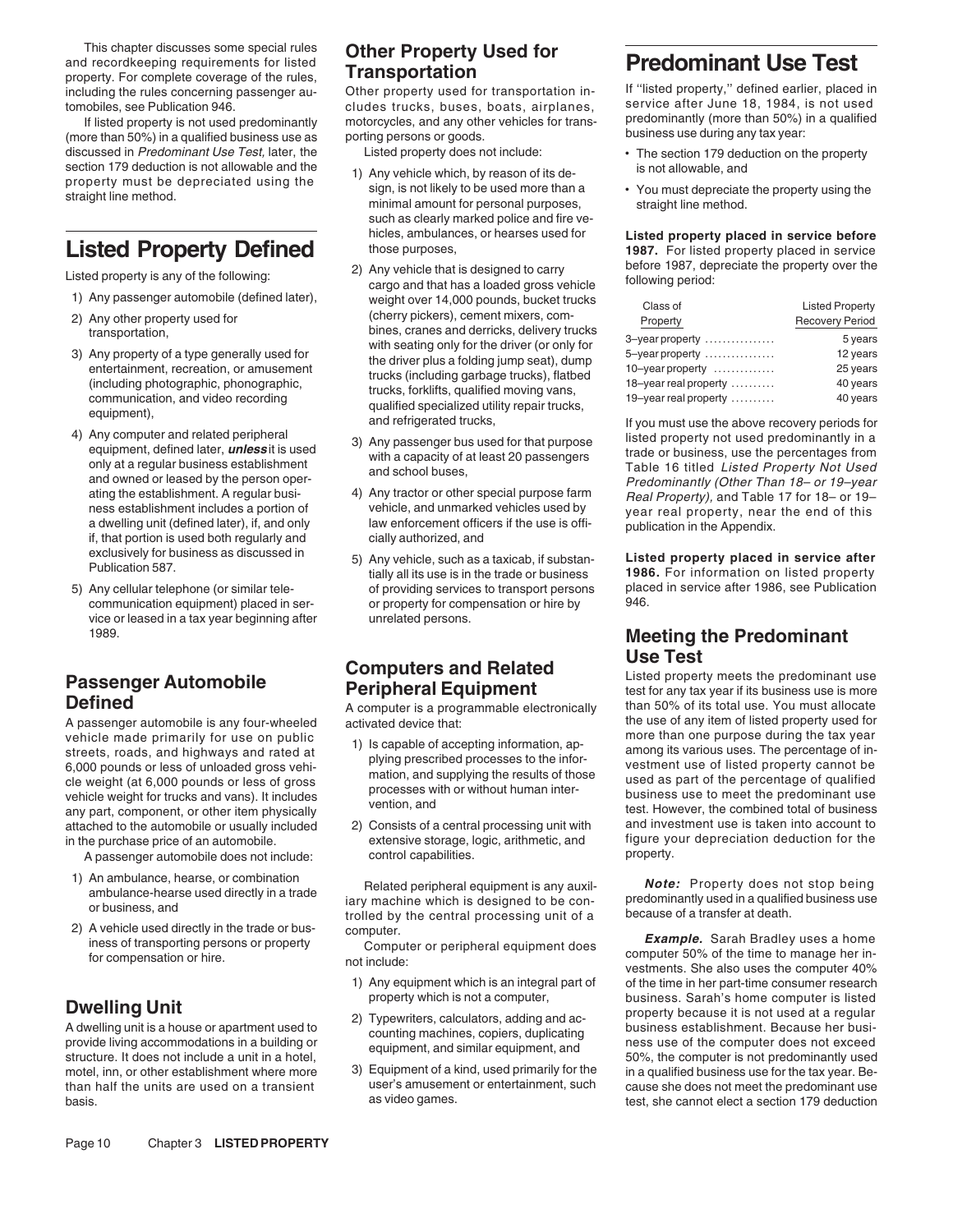for this property. Her combined rate of busi-<br>
ness/investment use for determining her de-<br> **Automobile by Another Person**<br>
If someone else uses your automobile, that by transportation, allocate the property's use

- 
- 
- 
- 4) The use of property as compensation for<br>the performance of services by any per-<br>son (other than a 5% owner or related<br>son (other than a 5% owner or related<br>outer than a 5% owner or related<br>outer than a 5% owner or rela son (other than a 5% owner or related<br>
person) unless the value of the use is in-<br>
cluded in that person's gross income for<br>
the use of the property and income tax is<br>  $\bullet$  The use is required as a condition of<br>
the use o withheld on that amount where required. employment. employment **First Recovery Year**<br>See Employees, later. If any item of listed property is not used<br>**Use for the employer's convenience.** Dredominantly in a qualified busin

- 
- 

- 
- 1) The use of property held merely to pro-<br>duce income (investment use) duce income (investment use) outlied, or  $\overline{C}$ 
	-

**owner or related person,** or **Any use by an employee of his or her own**<br>a listed property (or listed property rented by an

- 
- The use is required as a condition of

**Use for the employer's convenience.** predominantly in a qualified business use in Whether the use of listed property is for the strip placed in service: **5% owner.** A 5% owner of a business, other Whether the use of listed property is for the the year it is placed in service:<br>than a corporation, is any person who owns employer's convenience must be determined than a corporation, is any person who owns employer's convenience must be determined<br>more than 5% of the capital or profits interest from all the facts. The use is for the employer's 179 deduction, and<br>in the business. 2) The depreciation deduction must be fig-<br>2) A 5% owner of a corporation is any person reason of the employer. The use of listed prop-<br>2) The depreciation deduction must be fig-<br>2) The depreciation deduction must be fig-<br> who owns, or is considered to own:<br>hours to carry on the employer's business is hours to carry on the employer's business is<br>• More than 5% of the outstanding stock of generally for the employer's convenience.<br>**Note:** The required use of the straight line

combined voting power of all stock in the method. It combined voting power of all stock in the method. It comporation.<br>Comporation and the condition of employment depends on all the same as electing the straight line metho **Related person.** A related person is anyone must be required for the employee to perform straight line method for other property in the straight direction. A related persons, and also discussed under *Re*-<br>Integral of the Ing Property in Publication 946.<br>
ing Property in Publication 946.<br> **Entertainment Use** of the property is a condition of employment is **Year** *Near*<br> **Entertainment Use** of the property is a condition of employment is **Ye** 

Frequency of the the set of listed property for entertainment,<br>
The use of listed property for entertainment,<br>
recreation, or amusement purposes is treated<br>
as a qualified business use only to the extent<br>
as a qualified bu

**Aircraft**<br> **Aircraft**<br>
If at least 25% of the total use of any aircraft<br>
If at least 25% of the total use of any aircraft<br>
Uplift, a construction company with many sites<br>
use, the leasing or compensatory use of the<br>
aircr for any costs he incurs in traveling to the vari-**Recapture of excess depreciation.** You<br>cus sites. The use of his own automobile or a must include any excess depreciation in your<br>The use of a vehicle for commuting is not

use is not business use unless: on the basis of mileage. You determine the **Qualified Business Use**<br>
A qualified business use is any use in your<br>
trade or business. However, it does not<br>
include:<br>
a The value of the use is property reported<br>
by you as income to the other person and<br>
by you as inc

duce income (investment use), quired, or quired, or For other items of listed property, allocate<br>
The volve of the use results in a powment the property's use on the basis of the most appropriate the property's use on the 2) The leasing of property to any 5% owner and the value of the use results in a payment<br>
or related person (to the point that the<br>
property is used by a 5% owner or person<br>
related to the owner or lessee of the<br>
property) 3) The use of property as compensation for **Employees business hours)** during the performance of services by a **5% Employees business hours) during the year.** the performance of services by a **5% Employees busine** 

- 
- 

• Stock possessing more than 5% of the total **Use required as a condition of employ-** method for an item of listed property that does combined voting power of all stock in the **ment.** Whether the use of listed property is

sumclerit.<br>**Example 1.** Virginia Sycamore is em-<br>than 50%) in a qualified business use in the

- 
- -
	-

rental automobile is for the convenience of gross income for the first tax year the property<br>Uplift and is required as a condition of is not predominantly used in a qualified business use, regardless of whether work is per-<br>
employment. equired as a condition of is not predominantly used in a qualified busi-<br>
ness use. Any excess depreciation must also ness use. Any excess depreciation must also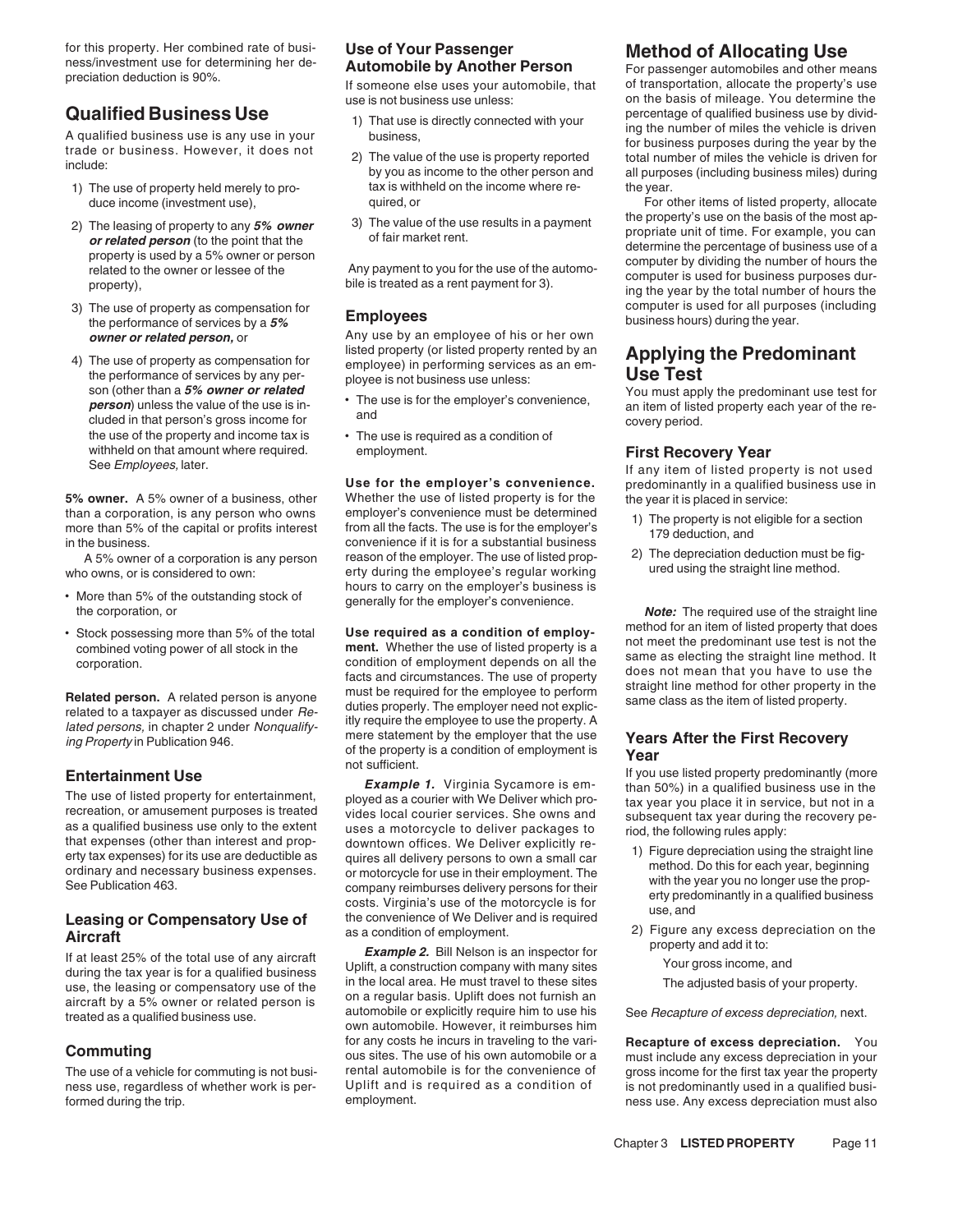be added to the adjusted basis of your prop-<br>
erty. Excess depreciation is the excess (if any) the employee for the use is not reqularly enerty. Excess depreciation is the excess (if any) the employee for the use is not regularly en- **What Records Must Be**

- used by the employee.<br>
1) The amount of depreciation allowable for used by the employee.<br>
1999 The property (including any section 179
- have been allowable for those years if the the first tax year the property is not used **How long to keep records.** For listed prop-<br>property were not used predominantly in predominantly in a qualified business use. **How lo**

tion, figure the depreciation for earlier tax cessive leases that are part of the same trans-<br>
years as if your property were used 100% for a series of related transactions) for business or investment purposes, beginning t

The limitations on cost recovery deductions before the cost of the cost of the carrier of the carrier of the following the following the matrix of the rental of the following the following vear. 3) The date of the rental or listed property deductions the section of the expenditure or use, and apply to the rental of listed property. The fol- year,<br>3) The date of the rental of listed property. The following discussi lowing discussion covers the rules that apply<br>to the lessor (the owner of the property) and The lessee does not use the property to the lessor (the owner of the property) and The lessee does not use the property the expenditure or use.<br>the lessee (the person who rents the property predominantly in a qualified business the lessee (the person who rents the property predominantly in a qualified business<br>from the owner). See Leasing a Carin Publica-<br>use during that portion of the tax year, from the owner). See Leasing a Carin Publica- use during that portion of the tax year, Written documents of your expenditure or<br>tion 917 for a discussion of leased passenger and and the state of the tax year, was are gener tion 917 for a discussion of leased passenger and

erty only if contracts for leasing of listed prop-<br>erty are entered into with some frequency over<br>a continuous period of time. This determina-<br>tion is made on the basis of the facts and cir-<br>cumstances in each case and tak entirety. Occasional or incidental leasing ac-<br>tivity is insufficient. For example, a person **Maximum inclusion amount.** The inclusion near the time of the expenditure or use is gen-<br>leasing only one passenger automobile d leasing only one passenger automobile during amount cannot be more than the sum of the erally considered a timely record if in the regu-<br>a tax year is not requiring only one passenger automobile during a deductible amounts a tax year is not regularly engaged in the busi-<br>ness of leasing automobiles. An employer who<br>lessee's tax year in which the amount must be ness of leasing automobiles. An employer who lessee's tax year in which the amount must be 1) The statement is submitted by an em-<br>allows an employee to use the employer's included in gross income. allows an employee to use the employer's included in gross income. The employee to the employer, or

gaged in the business of leasing the property

predominantly used in a qualified busi-<br>ness use, over an approperty (other than passen-<br>ger automobiles), must include an amount in quate records or sufficient evidence to support<br>2) The amount of depreciation that would

**Inclusion amount for property leased**<br>ages from Table 16 or 17. **before 1987.** You determine the inclusion **before 1987.** You determine the inclusion amount for property leased after June 18.

The **lease term** for listed property other<br>automobiles) is used for business, investment,<br>and personal purposes, no deduction is ever<br>allowable for the personal use. In tax years af-<br>ter the recovery period, you must deter

- 
- 
- 

You cannot take any depreciation or section deduction claimed) for tax years before **179** deduction for the use of listed property (in-<br>the first tax year the property was not **Lessee the first the cluding passenger automobiles**) unless you<br>predominantly used in a

was placed in service. This means you fig-<br>was placed in service. This means you fig-<br>ure your depreciation using the persont **inclusion amount for property leased** cluded in income).

For information on investment credit recap-<br>
ture, see the instructions for Form 4255.<br>
To meet the adequate Records requirement,<br>
ture, see the instructions for Form 4255.<br>
To meet the adequate records requirement,<br>
the a

- 
- -50% or Less for Business in Publication 917.<br>Special rules. The lessee adds the inclusion and use the amount of each business and invest-<br>amount to gross income in the next tax year if: such as mileage for vehicles and **Leased Property**<br>The lease term begins within 9 months tal use of the risted property), and the to-<br>The limitations on cost recovery deductions before the close of the lessee's tax
	-
	-

automobiles.<br>The lease term continues into the lessee's at or near the time of the expenditure or use at or near the time of the expenditure or use **Lessor**<br>
The limitations on cost recovery generally do<br>
not apply to any listed property leased or held<br>
for leasing by anyone regularly engaged in the<br>
business of leasing listed property.<br>
A person is considered **regula**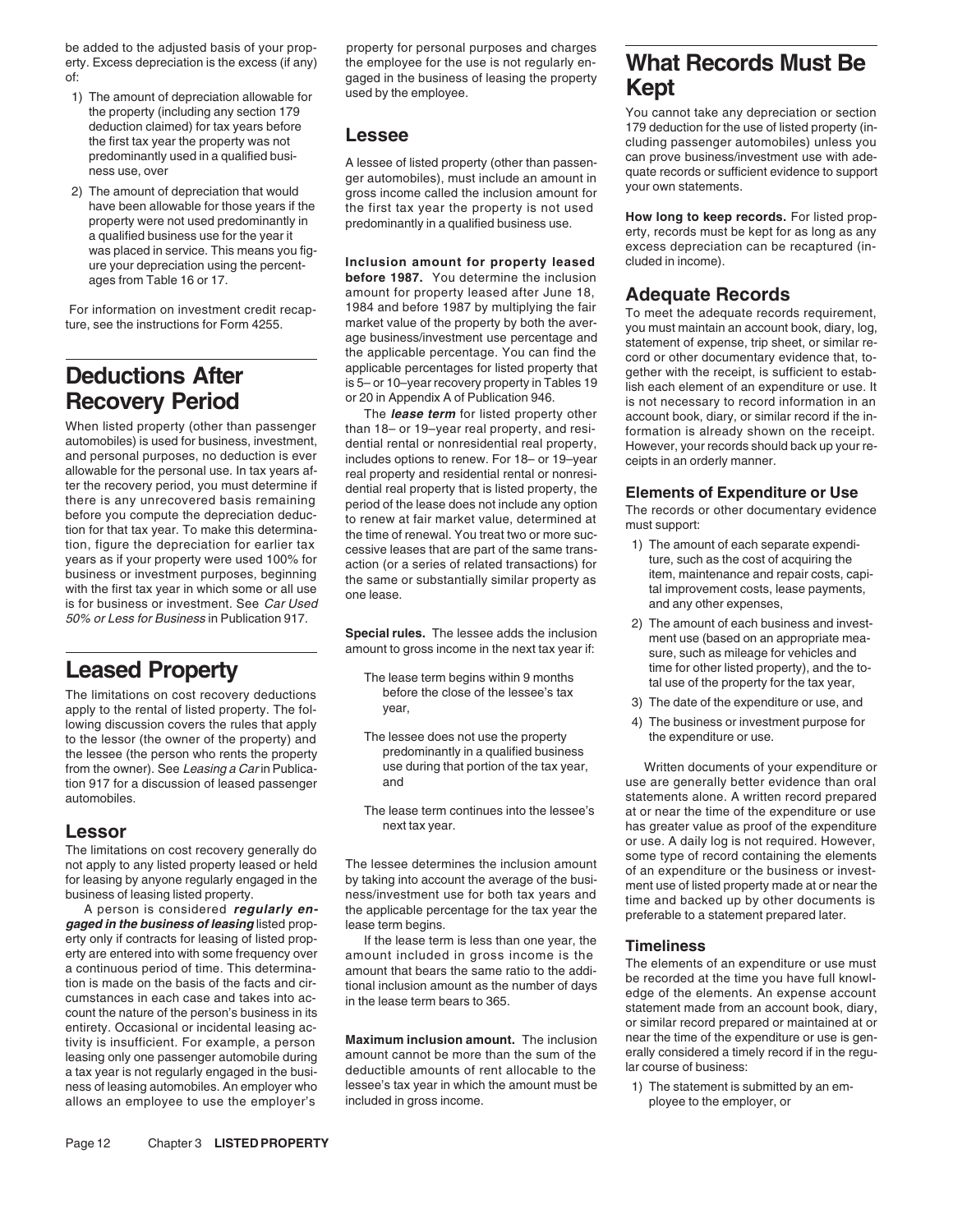For example, a log maintained on a weekly use. The state of the state of the state of the use. basis, which accounts for use during the week, **Confidential Information** 

An adequate record of business purpose must expenditure or use. It must be kept elsewhere the standard mile<br>generally be in the form of a written statement. and made available as support to the district Form 2106–EZ. However, the amount of backup necessary to director on request.<br>
How the act and circumstances of each case. A writter applainment of the business purpose depends on the<br>
facts and circumstances of each case. A writter exp

satisfy the requirement by recording the length 2) By other evidence sufficient to establish the satisfy the requirement by recording the length 2) By other evidence sufficient to establish used for personal purposes other of the route, including the total number of

make deliveries at several locations which be-<br>
your expenditures and use. gin and end at the business premises and can Friend the state and the business in between de-<br>liveries can be accounted for by a single re-<br>cord of miles driven. Use of a passenger auto-<br>mobile by a salesperson for a business trip if you claim a deduction for any lis

2) The statement is submitted by an inde- accounted for by a single record of miles trav- on page 2, Section B of Form 4562. If you eled. Minimal personal use (such as a stop for claim a deduction for any vehicle, you must ancustomer. lunch between two business stops) is not an swer certain questions on page 2 of Form interruption of business use. 4562 to provide information about the vehicle

**Business Purpose Supported** cord if it is recorded at or near the time of the of Part V of Form 4562. Employees claiming cord if it is recorded at or near the time of the of Part V of Form 4562. Employees claiming and adv and made available as support to the district

- 
- 

miles driven during the tax year and the date of<br>each trip at or near the time of the trips.<br>Although an adequate record generally<br>must be written, a record of the business use<br>of listed property, such as a computer or aut Separate or Combined **ture, its supporting evidence can be Years**<br>Expenditures or Uses

will be considered a record made at or near<br>the time of use. Employees claiming the stan-<br>expenditure or use is confidential, it does not<br>need to be in the account book or similar re-<br>ng depreciation) must use Form 2106 in

- 
- 

Expenditures or Uses<br>
arate use by oui some and the specifical sequence of the standard streament and property is used for business, in-<br>
arate use. However, repeated uses can be<br>
combined as a separe throm maintain an ade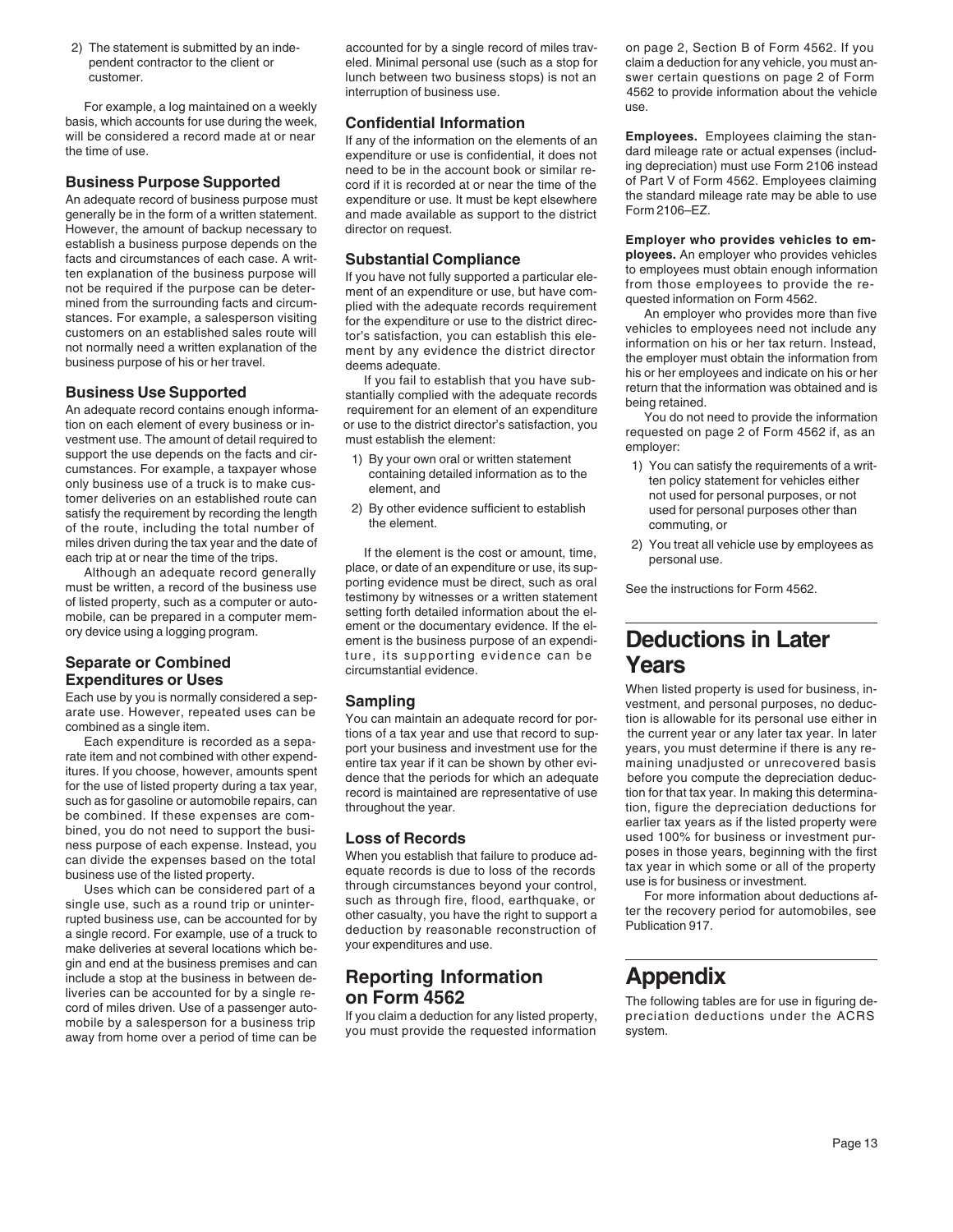### **Appendix**

### **ACRS PERCENTAGE TABLES**

|                  |       | <b>Month Placed in Service</b> |       |      |      |      |      |      |      |      |      |         |  |
|------------------|-------|--------------------------------|-------|------|------|------|------|------|------|------|------|---------|--|
| Year             |       | $\overline{2}$                 | 3     | 4    | 5    | 6    | 7    | 8    | 9    | 10   | 11   | 12      |  |
| 1st              | 12.0% | 11.0%                          | 10.0% | 9.0% | 8.0% | 7.0% | 6.0% | 5.0% | 4.0% | 3.0% | 2.0% | $1.0\%$ |  |
| 2nd              | 10.0  | 10.0                           | 11.0  | 11.0 | 11.0 | 11.0 | 11.0 | 11.0 | 11.0 | 11.0 | 11.0 | 12.0    |  |
| 3rd              | 9.0   | 9.0                            | 9.0   | 9.0  | 10.0 | 10.0 | 10.0 | 10.0 | 10.0 | 10.0 | 10.0 | 10.0    |  |
| 4th              | 8.0   | 8.0                            | 8.0   | 8.0  | 8.0  | 8.0  | 9.0  | 9.0  | 9.0  | 9.0  | 9.0  | 9.0     |  |
| 5th              | 7.0   | 7.0                            | 7.0   | 7.0  | 7.0  | 7.0  | 8.0  | 8.0  | 8.0  | 8.0  | 8.0  | 8.0     |  |
| 6th              | 6.0   | 6.0                            | 6.0   | 6.0  | 7.0  | 7.0  | 7.0  | 7.0  | 7.0  | 7.0  | 7.0  | 7.0     |  |
| 7th              | 6.0   | 6.0                            | 6.0   | 6.0  | 6.0  | 6.0  | 6.0  | 6.0  | 6.0  | 6.0  | 6.0  | 6.0     |  |
| 8th              | 6.0   | 6.0                            | 6.0   | 6.0  | 6.0  | 6.0  | 5.0  | 6.0  | 6.0  | 6.0  | 6.0  | 6.0     |  |
| 9th              | 6.0   | 6.0                            | 6.0   | 6.0  | 5.0  | 6.0  | 5.0  | 5.0  | 5.0  | 6.0  | 6.0  | 6.0     |  |
| 10th             | 5.0   | 6.0                            | 5.0   | 6.0  | 5.0  | 5.0  | 5.0  | 5.0  | 5.0  | 5.0  | 6.0  | 5.0     |  |
| 11 <sub>th</sub> | 5.0   | 5.0                            | 5.0   | 5.0  | 5.0  | 5.0  | 5.0  | 5.0  | 5.0  | 5.0  | 5.0  | 5.0     |  |
| 12th             | 5.0   | 5.0                            | 5.0   | 5.0  | 5.0  | 5.0  | 5.0  | 5.0  | 5.0  | 5.0  | 5.0  | 5.0     |  |
| 13th             | 5.0   | 5.0                            | 5.0   | 5.0  | 5.0  | 5.0  | 5.0  | 5.0  | 5.0  | 5.0  | 5.0  | 5.0     |  |
| 14th             | 5.0   | 5.0                            | 5.0   | 5.0  | 5.0  | 5.0  | 5.0  | 5.0  | 5.0  | 5.0  | 5.0  | 5.0     |  |
| 15th             | 5.0   | 5.0                            | 5.0   | 5.0  | 5.0  | 5.0  | 5.0  | 5.0  | 5.0  | 5.0  | 5.0  | 5.0     |  |
| 16th             |       |                                | 1.0   | 1.0  | 2.0  | 2.0  | 3.0  | 3.0  | 4.0  | 4.0  | 4.0  | 5.0     |  |

Table 1. **15-Year Real Property\* (Other Than Low-Income Housing)**

\* Placed In Service After 1980 and Before March 16, 1984

### Table 2. **Low-Income Housing\***

|                  |       | <b>Month Placed in Service</b> |       |       |      |      |      |      |      |      |      |                   |  |
|------------------|-------|--------------------------------|-------|-------|------|------|------|------|------|------|------|-------------------|--|
| Year             | 1     | $\mathbf{2}$                   | 3     | 4     | 5    | 6    | 7    | 8    | 9    | 10   | 11   | $12 \overline{ }$ |  |
| 1st              | 13.0% | 12.0%                          | 11.0% | 10.0% | 9.0% | 8.0% | 7.0% | 6.0% | 4.0% | 3.0% | 2.0% | 1.0%              |  |
| 2nd              | 12.0  | 12.0                           | 12.0  | 12.0  | 12.0 | 12.0 | 12.0 | 13.0 | 13.0 | 13.0 | 13.0 | 13.0              |  |
| 3rd              | 10.0  | 10.0                           | 10.0  | 10.0  | 11.0 | 11.0 | 11.0 | 11.0 | 11.0 | 11.0 | 11.0 | 11.0              |  |
| 4th              | 9.0   | 9.0                            | 9.0   | 9.0   | 9.0  | 9.0  | 9.0  | 9.0  | 10.0 | 10.0 | 10.0 | 10.0              |  |
| 5th              | 8.0   | 8.0                            | 8.0   | 8.0   | 8.0  | 8.0  | 8.0  | 8.0  | 8.0  | 8.0  | 8.0  | 9.0               |  |
|                  |       |                                |       |       |      |      |      |      |      |      |      |                   |  |
| 6th              | 7.0   | 7.0                            | 7.0   | 7.0   | 7.0  | 7.0  | 7.0  | 7.0  | 7.0  | 7.0  | 7.0  | 7.0               |  |
| 7th              | 6.0   | 6.0                            | 6.0   | 6.0   | 6.0  | 6.0  | 6.0  | 6.0  | 6.0  | 6.0  | 6.0  | 6.0               |  |
| 8th              | 5.0   | 5.0                            | 5.0   | 5.0   | 5.0  | 5.0  | 5.0  | 5.0  | 5.0  | 5.0  | 6.0  | 6.0               |  |
| 9th              | 5.0   | 5.0                            | 5.0   | 5.0   | 5.0  | 5.0  | 5.0  | 5.0  | 5.0  | 5.0  | 5.0  | 5.0               |  |
| 10th             | 5.0   | 5.0                            | 5.0   | 5.0   | 5.0  | 5.0  | 5.0  | 5.0  | 5.0  | 5.0  | 5.0  | 5.0               |  |
|                  |       |                                |       |       |      |      |      |      |      |      |      |                   |  |
| 11th             | 4.0   | 5.0                            | 5.0   | 5.0   | 5.0  | 5.0  | 5.0  | 5.0  | 5.0  | 5.0  | 5.0  | 5.0               |  |
| 12 <sub>th</sub> | 4.0   | 4.0                            | 4.0   | 5.0   | 4.0  | 5.0  | 5.0  | 5.0  | 5.0  | 5.0  | 5.0  | 5.0               |  |
| 13th             | 4.0   | 4.0                            | 4.0   | 4.0   | 4.0  | 4.0  | 5.0  | 4.0  | 5.0  | 5.0  | 5.0  | 5.0               |  |
| 14th             | 4.0   | 4.0                            | 4.0   | 4.0   | 4.0  | 4.0  | 4.0  | 4.0  | 4.0  | 5.0  | 4.0  | 4.0               |  |
| 15th             | 4.0   | 4.0                            | 4.0   | 4.0   | 4.0  | 4.0  | 4.0  | 4.0  | 4.0  | 4.0  | 4.0  | 4.0               |  |
|                  |       |                                |       |       |      |      |      |      |      |      |      |                   |  |
| 16th             |       |                                | 1.0   | 1.0   | 2.0  | 2.0  | 2.0  | 3.0  | 3.0  | 3.0  | 4.0  | 4.0               |  |

\* Placed In Service After 1980 and Before May 9, 1985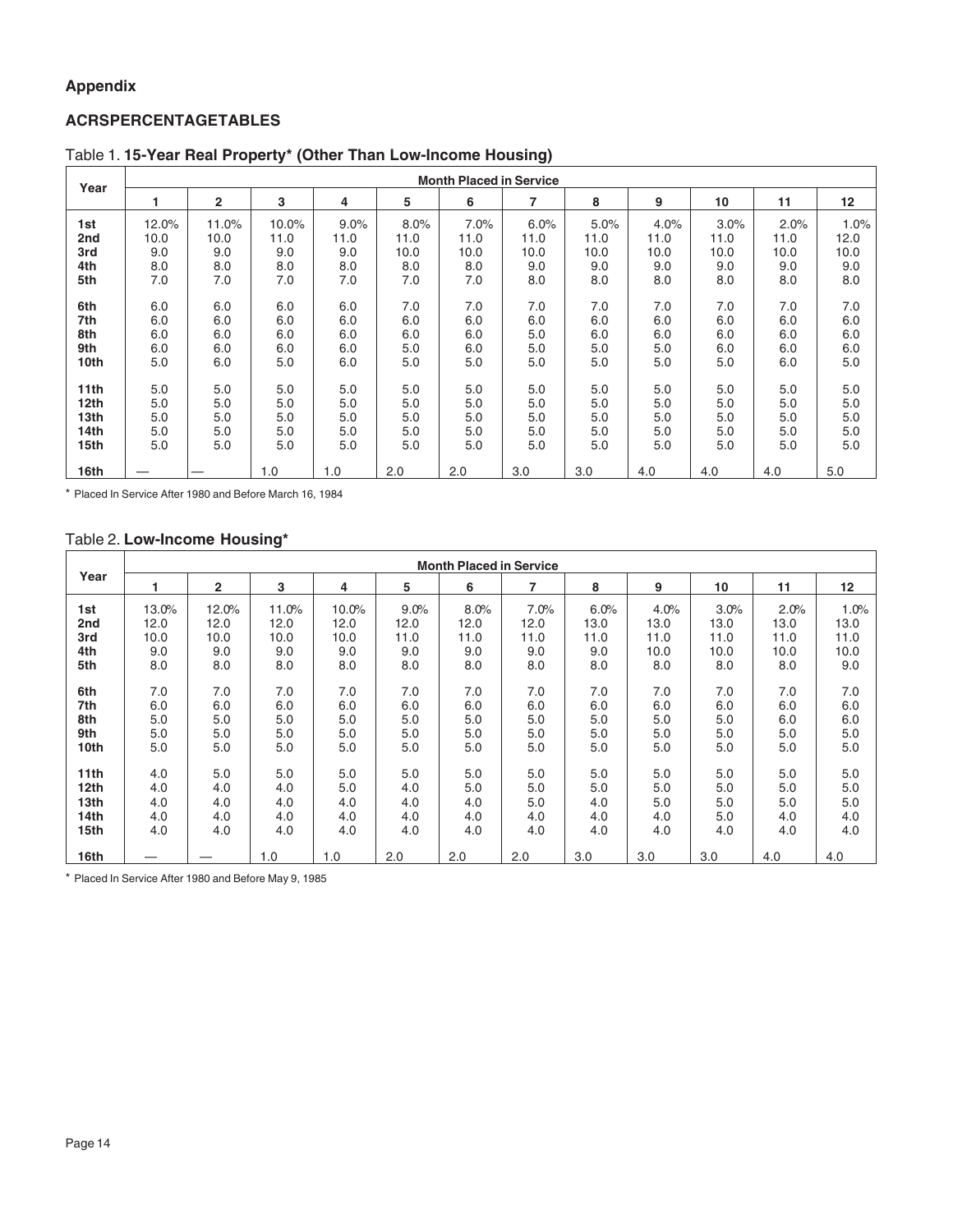### Table 3. **Low-Income Housing\***

| Year             |       | <b>Month Placed in Service</b> |       |       |      |      |      |      |      |      |      |      |  |
|------------------|-------|--------------------------------|-------|-------|------|------|------|------|------|------|------|------|--|
|                  |       | $\overline{2}$                 | 3     | 4     | 5    | 6    | 7    | 8    | 9    | 10   | 11   | 12   |  |
| 1st              | 13.3% | 12.2%                          | 11.1% | 10.0% | 8.9% | 7.8% | 6.6% | 5.6% | 4.4% | 3.3% | 2.2% | 1.1% |  |
| 2nd              | 11.6  | 11.7                           | 11.9  | 12.0  | 12.1 | 12.3 | 12.5 | 12.6 | 12.7 | 12.9 | 13.0 | 13.2 |  |
| 3rd              | 10.0  | 10.1                           | 10.2  | 10.4  | 10.5 | 10.7 | 10.8 | 10.9 | 11.1 | 11.2 | 11.3 | 11.4 |  |
| 4th              | 8.7   | 8.8                            | 8.9   | 9.0   | 9.1  | 9.2  | 9.3  | 9.5  | 9.6  | 9.7  | 9.8  | 9.9  |  |
| 5th              | 7.5   | 7.6                            | 7.7   | 7.8   | 7.9  | 8.0  | 8.1  | 8.2  | 8.3  | 8.4  | 8.5  | 8.6  |  |
|                  |       |                                |       |       |      |      |      |      |      |      |      |      |  |
| 6th              | 6.5   | 6.6                            | 6.7   | 6.8   | 6.9  | 6.9  | 7.0  | 7.1  | 7.2  | 7.3  | 7.4  | 7.4  |  |
| 7th              | 5.7   | 5.7                            | 5.8   | 5.9   | 5.9  | 6.0  | 6.1  | 6.1  | 6.2  | 6.3  | 6.4  | 6.5  |  |
| 8th              | 4.9   | 5.0                            | 5.0   | 5.1   | 5.2  | 5.2  | 5.3  | 5.3  | 5.4  | 5.5  | 5.5  | 5.6  |  |
| 9th              | 4.6   | 4.6                            | 4.6   | 4.6   | 4.6  | 4.6  | 4.6  | 4.6  | 4.6  | 4.7  | 4.8  | 4.8  |  |
| 10th             | 4.6   | 4.6                            | 4.6   | 4.6   | 4.6  | 4.6  | 4.6  | 4.6  | 4.6  | 4.6  | 4.6  | 4.6  |  |
|                  |       |                                |       |       |      |      |      |      |      |      |      |      |  |
| 11th             | 4.6   | 4.6                            | 4.6   | 4.6   | 4.6  | 4.6  | 4.6  | 4.6  | 4.6  | 4.6  | 4.6  | 4.6  |  |
| 12 <sub>th</sub> | 4.5   | 4.6                            | 4.6   | 4.6   | 4.6  | 4.6  | 4.6  | 4.6  | 4.6  | 4.6  | 4.6  | 4.6  |  |
| 13th             | 4.5   | 4.5                            | 4.6   | 4.5   | 4.6  | 4.6  | 4.6  | 4.6  | 4.6  | 4.5  | 4.6  | 4.6  |  |
| 14th             | 4.5   | 4.5                            | 4.5   | 4.5   | 4.5  | 4.5  | 4.5  | 4.6  | 4.6  | 4.5  | 4.5  | 4.5  |  |
| 15th             | 4.5   | 4.5                            | 4.5   | 4.5   | 4.5  | 4.5  | 4.5  | 4.5  | 4.5  | 4.5  | 4.5  | 4.5  |  |
|                  |       |                                |       |       |      |      |      |      |      |      |      |      |  |
| 16th             |       | 0.4                            | 0.7   | 1.1   | 1.5  | 1.9  | 2.3  | 2.6  | 3.0  | 3.4  | 3.7  | 4.1  |  |

\* Placed In Service After May 8, 1985, and Before 1987

### **ACRS PERCENTAGE TABLES**

### Table 4. **18-Year Real Property\***

|                             |            | <b>Month Placed in Service</b> |             |            |            |            |            |             |            |             |             |             |  |
|-----------------------------|------------|--------------------------------|-------------|------------|------------|------------|------------|-------------|------------|-------------|-------------|-------------|--|
| Year                        |            | 2                              | 3           | 4          | 5          | 6          | 7          | 8           | 9          | 10          | 11          | 12          |  |
| 1st                         | 9.0%       | 9.0%                           | 8.0%<br>9.0 | 7.0%       | 6.0%       | 5.0%       | 4.0%       | 4.0%<br>9.0 | 3.0%       | 2.0%        | 1.0%        | 0.4%        |  |
| 2nd<br>3rd                  | 9.0<br>8.0 | 9.0<br>8.0                     | 8.0         | 9.0<br>8.0 | 9.0<br>8.0 | 9.0<br>8.0 | 9.0<br>8.0 | 8.0         | 9.0<br>9.0 | 10.0<br>9.0 | 10.0<br>9.0 | 10.0<br>9.0 |  |
| 4th<br>5th                  | 7.0<br>7.0 | 7.0<br>7.0                     | 7.0<br>7.0  | 7.0<br>7.0 | 7.0<br>7.0 | 8.0<br>7.0 | 8.0<br>7.0 | 8.0<br>7.0  | 8.0<br>7.0 | 8.0<br>7.0  | 8.0<br>7.0  | 8.0<br>7.0  |  |
| 6th                         | 6.0        | 6.0                            | 6.0         | 6.0        | 6.0        | 6.0        | 6.0        | 6.0         | 6.0        | 6.0         | 6.0         | 6.0         |  |
| 7th<br>8-12th               | 5.0<br>5.0 | 5.0<br>5.0                     | 5.0<br>5.0  | 5.0<br>5.0 | 6.0<br>5.0 | 6.0<br>5.0 | 6.0<br>5.0 | 6.0<br>5.0  | 6.0<br>5.0 | 6.0<br>5.0  | 6.0<br>5.0  | 6.0<br>5.0  |  |
| 13 <sub>th</sub><br>14-17th | 4.0<br>4.0 | 4.0<br>4.0                     | 4.0<br>4.0  | 5.0<br>4.0 | 4.0<br>4.0 | 4.0<br>4.0 | 5.0<br>4.0 | 4.0<br>4.0  | 4.0<br>4.0 | 4.0<br>4.0  | 5.0<br>4.0  | 5.0<br>4.0  |  |
| 18th                        | 4.0        | 3.0                            | 4.0         | 4.0        | 4.0        | 4.0        | 4.0        | 4.0         | 4.0        | 4.0         | 4.0         | 4.0         |  |
| 19th                        |            | 1.0                            | 1.0         | 1.0        | 2.0        | 2.0        | 2.0        | 3.0         | 3.0        | 3.0         | 3.0         | 3.6         |  |

\* Placed In Service After June 22, 1984, and Before May 9, 1985

### Table 5. **18-Year Real Property\***

|                  |       | <b>Month Placed in Service</b> |      |      |      |      |      |      |      |           |      |  |  |  |  |
|------------------|-------|--------------------------------|------|------|------|------|------|------|------|-----------|------|--|--|--|--|
| Year             |       | $\overline{2}$                 | 3    | 4    | 5    | 6    |      | 8    | 9    | $10 - 11$ | 12   |  |  |  |  |
| 1st              | 10.0% | 9.0%                           | 8.0% | 7.0% | 6.0% | 6.0% | 5.0% | 4.0% | 3.0% | 2.0%      | 1.0% |  |  |  |  |
| 2nd              | 9.0   | 9.0                            | 9.0  | 9.0  | 9.0  | 9.0  | 9.0  | 9.0  | 9.0  | 10.0      | 10.0 |  |  |  |  |
| 3rd              | 8.0   | 8.0                            | 8.0  | 8.0  | 8.0  | 8.0  | 8.0  | 8.0  | 9.0  | 9.0       | 9.0  |  |  |  |  |
| 4th              | 7.0   | 7.0                            | 7.0  | 7.0  | 7.0  | 7.0  | 8.0  | 8.0  | 8.0  | 8.0       | 8.0  |  |  |  |  |
| 5th              | 6.0   | 7.0                            | 7.0  | 7.0  | 7.0  | 7.0  | 7.0  | 7.0  | 7.0  | 7.0       | 7.0  |  |  |  |  |
|                  |       |                                |      |      |      |      |      |      |      |           |      |  |  |  |  |
| 6th              | 6.0   | 6.0                            | 6.0  | 6.0  | 6.0  | 6.0  | 6.0  | 6.0  | 6.0  | 6.0       | 6.0  |  |  |  |  |
| 7th              | 5.0   | 5.0                            | 5.0  | 5.0  | 6.0  | 6.0  | 6.0  | 6.0  | 6.0  | 6.0       | 6.0  |  |  |  |  |
| 8-12th           | 5.0   | 5.0                            | 5.0  | 5.0  | 5.0  | 5.0  | 5.0  | 5.0  | 5.0  | 5.0       | 5.0  |  |  |  |  |
| 13 <sub>th</sub> | 4.0   | 4.0                            | 4.0  | 5.0  | 5.0  | 4.0  | 4.0  | 5.0  | 4.0  | 4.0       | 4.0  |  |  |  |  |
| 14-18th          | 4.0   | 4.0                            | 4.0  | 4.0  | 4.0  | 4.0  | 4.0  | 4.0  | 4.0  | 4.0       | 4.0  |  |  |  |  |
|                  |       |                                |      |      |      |      |      |      |      |           |      |  |  |  |  |
| 19th             |       |                                | 1.0  | 1.0  | 1.0  | 2.0  | 2.0  | 2.0  | 3.0  | 3.0       | 4.0  |  |  |  |  |

\* Placed In Service After March 15 and Before June 23, 1984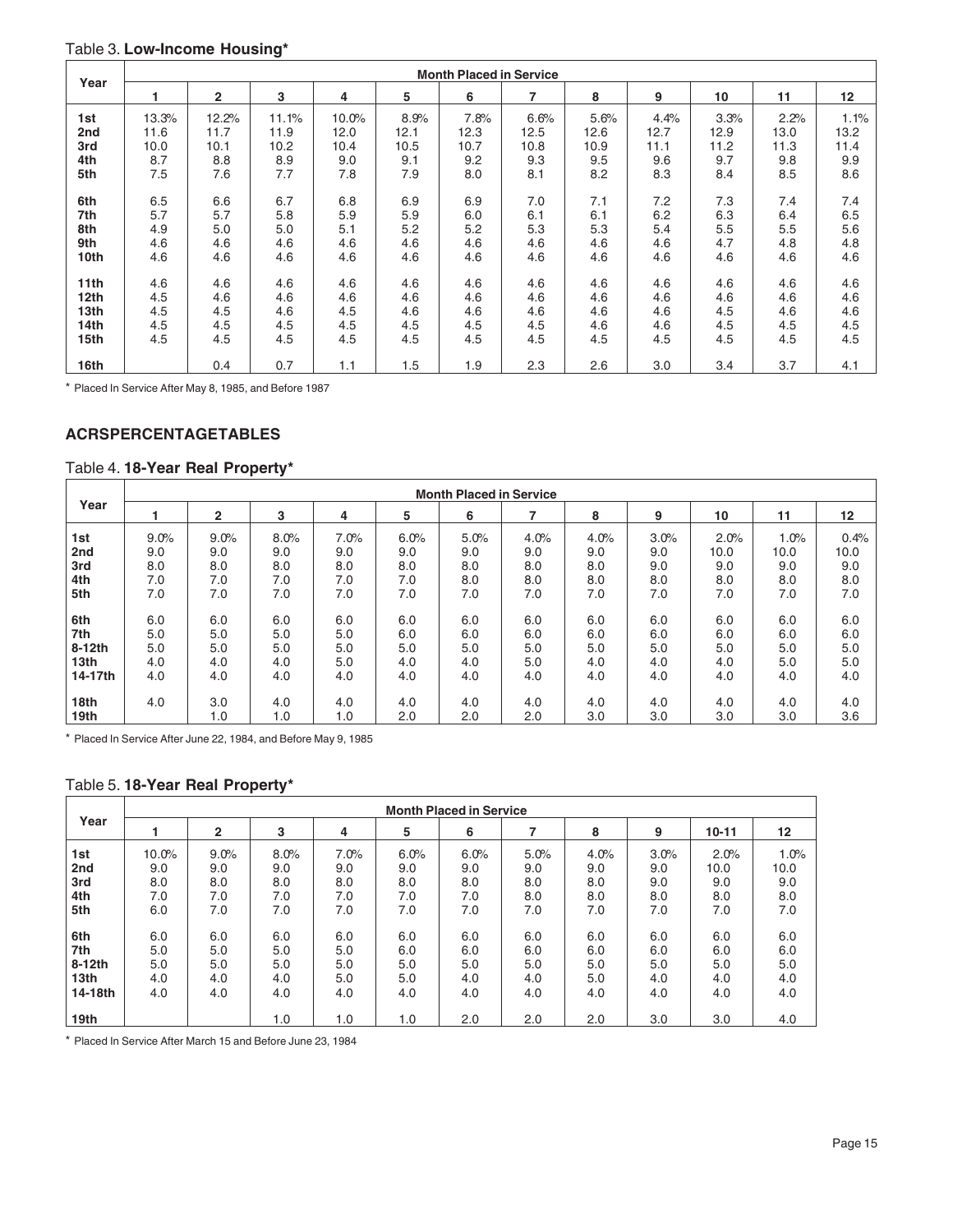### Table 6. **19-Year Real Property\***

| Year    |      | <b>Month Placed in Service</b> |      |      |      |      |      |      |      |      |      |         |  |
|---------|------|--------------------------------|------|------|------|------|------|------|------|------|------|---------|--|
|         |      | $\mathbf{2}$                   | 3    | 4    | 5    | 6    |      | 8    | 9    | 10   | 11   | $12 \,$ |  |
| 1st     | 8.8% | 8.1%                           | 7.3% | 6.5% | 5.8% | 5.0% | 4.2% | 3.5% | 2.7% | 1.9% | 1.1% | 0.4%    |  |
| 2nd     | 8.4  | 8.5                            | 8.5  | 8.6  | 8.7  | 8.8  | 8.8  | 8.9  | 9.0  | 9.0  | 9.1  | 9.2     |  |
| 3rd     | 7.6  | 7.7                            | 7.7  | 7.8  | 7.9  | 7.9  | 8.0  | 8.1  | 8.1  | 8.2  | 8.3  | 8.3     |  |
| 4th     | 6.9  | 7.0                            | 7.0  | 7.1  | 7.1  | 7.2  | 7.3  | 7.3  | 7.4  | 7.4  | 7.5  | 7.6     |  |
| 5th     | 6.3  | 6.3                            | 6.4  | 6.4  | 6.5  | 6.5  | 6.6  | 6.6  | 6.7  | 6.8  | 6.8  | 6.9     |  |
| 6th     | 5.7  | 5.7                            | 5.8  | 5.9  | 5.9  | 5.9  | 6.0  | 6.0  | 6.1  | 6.1  | 6.2  | 6.2     |  |
| 7th     | 5.2  | 5.2                            | 5.3  | 5.3  | 5.3  | 5.4  | 5.4  | 5.5  | 5.5  | 5.6  | 5.6  | 5.6     |  |
| 8th     | 4.7  | 4.7                            | 4.8  | 4.8  | 4.8  | 4.9  | 4.9  | 5.0  | 5.0  | 5.1  | 5.1  | 5.1     |  |
| 9th     | 4.2  | 4.3                            | 4.3  | 4.4  | 4.4  | 4.5  | 4.5  | 4.5  | 4.5  | 4.6  | 4.6  | 4.7     |  |
| 10-19th | 4.2  | 4.2                            | 4.2  | 4.2  | 4.2  | 4.2  | 4.2  | 4.2  | 4.2  | 4.2  | 4.2  | 4.2     |  |
| 20th    | 0.2  | 0.5                            | 0.9  | 1.2  | 1.6  | 1.9  | 2.3  | 2.6  | 3.0  | 3.3  | 3.7  | 4.0     |  |

\* Placed In Service After May 8, 1985, and Before 1987

### Table 7. **18-Year Real Property\***

| Year      | <b>Month Placed in Service</b> |         |         |         |           |      |  |  |  |  |  |
|-----------|--------------------------------|---------|---------|---------|-----------|------|--|--|--|--|--|
|           | $1 - 2$                        | $3 - 4$ | $5 - 7$ | $8 - 9$ | $10 - 11$ | 12   |  |  |  |  |  |
| 1st       | 5.0%                           | 4.0%    | 3.0%    | 2.0%    | 1.0%      | 0.2% |  |  |  |  |  |
| $2-10$ th | 6.0                            | 6.0     | 6.0     | 6.0     | 6.0       | 6.0  |  |  |  |  |  |
| 11th      | 5.0                            | 5.0     | 5.0     | 5.0     | 5.0       | 5.8  |  |  |  |  |  |
| 12-18th   | 5.0                            | 5.0     | 5.0     | 5.0     | 5.0       | 5.0  |  |  |  |  |  |
| 19th      | 1.0                            | 2.0     | 3.0     | 4.0     | 5.0       | 5.0  |  |  |  |  |  |

\* Placed In Service After June 22, 1984 If Alternate ACRS Method Elected Over 18-Year Period

### Table 8. **18-Year Real Property\***

| Year      | <b>Month Placed in Service</b> |         |         |         |         |           |      |  |  |  |  |  |
|-----------|--------------------------------|---------|---------|---------|---------|-----------|------|--|--|--|--|--|
|           |                                | $2 - 3$ | $4 - 5$ | $6 - 7$ | $8 - 9$ | $10 - 11$ | 12   |  |  |  |  |  |
| 1st       | 6.0%                           | 5.0%    | 4.0%    | 3.0%    | 2.0%    | 1.0%      | 0.5% |  |  |  |  |  |
| $2-10$ th | 6.0                            | 6.0     | 6.0     | 6.0     | 6.0     | 6.0       | 6.0  |  |  |  |  |  |
| 11th      | 5.0                            | 5.0     | 5.0     | 5.0     | 5.0     | 5.0       | 5.5  |  |  |  |  |  |
| 12-18th   | 5.0                            | 5.0     | 5.0     | 5.0     | 5.0     | 5.0       | 5.0  |  |  |  |  |  |
| 19th      |                                | 1.0     | 2.0     | 3.0     | 4.0     | 5.0       | 5.0  |  |  |  |  |  |

\* Placed In Service After March 15 and Before June 23, 1984 If Alternate ACRS Method Elected Over 18-Year Period

### Table 9. **19-Year Real Property\***

| Year              |            | <b>Month Placed in Service</b> |            |            |            |            |            |            |            |            |            |            |
|-------------------|------------|--------------------------------|------------|------------|------------|------------|------------|------------|------------|------------|------------|------------|
|                   |            | ົ                              |            | 4          |            |            |            |            |            | 10         |            | 12         |
| 1st               | 5.0%       | 4.6%                           | 4.2%       | 3.7%       | 3.3%       | 2.9%       | 2.4%       | 2.0%       | .5%        | $.1\%$     | 0.7%       | 0.2%       |
| 2-13th<br>14-19th | 5.3<br>5.2 | 5.3<br>5.2                     | 5.3<br>5.2 | 5.3<br>5.2 | 5.3<br>5.2 | 5.3<br>5.2 | 5.3<br>5.2 | 5.3<br>5.2 | 5.3<br>5.2 | 5.3<br>5.2 | 5.3<br>5.2 | 5.3<br>5.2 |
| 20th              | 0.2        | 0.6                            | 1.0        | 1.5        | 1.9        | 2.3        | 2.8        | 3.2        | 3.7        | 4.1        | 4.5        | 5.0        |

\* If Alternate ACRS Method Elected Over 19-Year Period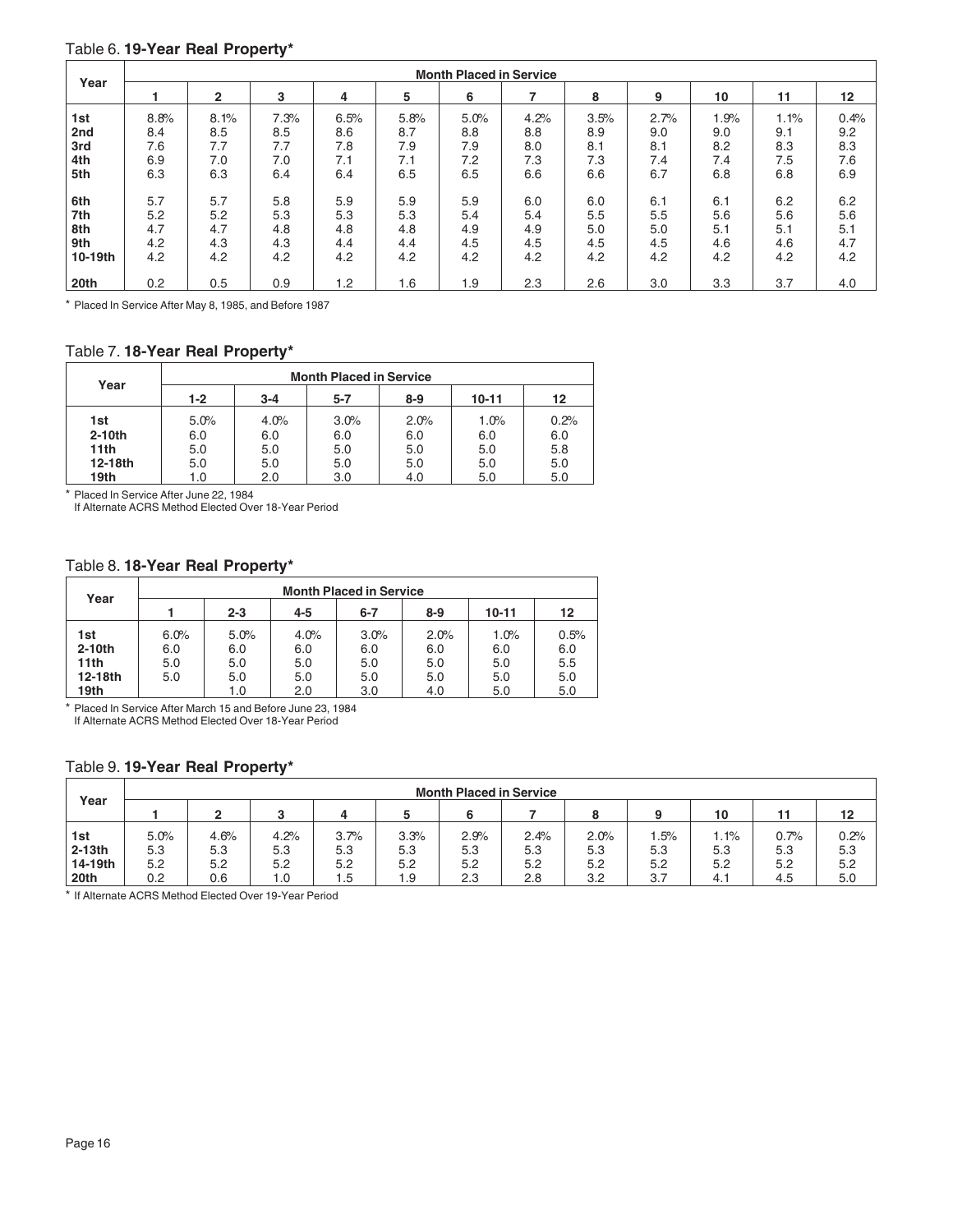### Table 10. **18-Year Real Property\***

| Year    |       |       | <b>Month Placed in Service</b> |      |      |
|---------|-------|-------|--------------------------------|------|------|
|         | $1-2$ | $3-6$ | 7-10                           | 11   | 12   |
| 1st     | 3.0%  | 2.0%  | 1.0%                           | 0.4% | 0.1% |
| 2-30th  | 3.0   | 3.0   | 3.0                            | 3.0  | 3.0  |
| 31st    | 2.0   | 2.0   | 2.0                            | 2.6  | 2.9  |
| 32-35th | 2.0   | 2.0   | 2.0                            | 2.0  | 2.0  |
| 36th    |       | 1.0   | 2.0                            | 2.0  | 2.0  |

\* Placed In Service After June 22, 1984

If Alternate ACRS Method Elected Over 35-Year Period

### Table 11. 18-Year Real Property<sup>1</sup> **15-Year Real Property and Low-Income Housing**<sup>2</sup>

| Year     |       | <b>Month Placed in Service</b> |          |
|----------|-------|--------------------------------|----------|
|          | $1-2$ | $3-6$                          | $7 - 12$ |
| 1st      | 3.0%  | 2.0%                           | 1.0%     |
| $2-30th$ | 3.0   | 3.0                            | 3.0      |
| 31-35th  | 2.0   | 2.0                            | 2.0      |
| 36th     |       | 1.0                            | 2.0      |

<sup>1</sup> Placed In Service After March 15 and Before June

23, 1984<br><sup>2</sup> Placed In Service Before May 9, 1985

If Alternate ACRS Method Elected Over 35-Year Period

### Table 12. **Low-Income Housing\***

| Year                     |                    | <b>Month Placed in Service</b> |                    |                    |                   |                   |                   |                   |                   |                    |                    |                    |  |  |
|--------------------------|--------------------|--------------------------------|--------------------|--------------------|-------------------|-------------------|-------------------|-------------------|-------------------|--------------------|--------------------|--------------------|--|--|
|                          |                    | 10<br>12                       |                    |                    |                   |                   |                   |                   |                   |                    |                    |                    |  |  |
| 1st<br>2-20th<br>21-35th | 2.9%<br>2.9<br>2.8 | 2.6%<br>2.9<br>2.8             | 2.4%<br>2.9<br>2.8 | 2.1%<br>2.9<br>2.8 | .9%<br>2.9<br>2.8 | .7%<br>2.9<br>2.8 | .4%<br>2.9<br>2.8 | .2%<br>2.9<br>2.8 | .0%<br>2.9<br>2.8 | 0.7%<br>2.9<br>2.8 | 0.5%<br>2.9<br>2.8 | 0.2%<br>2.9<br>2.8 |  |  |
| 36th                     |                    | 0.3                            | 0.5                | 0.8                | 1.0               | 1.2               | 1.5               | .                 | 1.9               | 2.2                | 2.4                | 2.7                |  |  |

\*Placed In Service after May 8, 1985

If Alternate ACRS Method Elected Over 35-Year Period

### Table 13. **19-Year Real Property\***

| Year    | <b>Month Placed in Service</b> |      |      |      |     |     |     |      |      |      |      |      |  |  |
|---------|--------------------------------|------|------|------|-----|-----|-----|------|------|------|------|------|--|--|
|         |                                | ົ    | ົ    |      |     |     |     |      |      | 10   |      | 12   |  |  |
| 1st     | 2.7%                           | 2.5% | 2.3% | 2.0% | .8% | .5% | .3% | 1.1% | 0.8% | 0.6% | 0.4% | 0.1% |  |  |
| 2-20th  | 2.9                            | 2.9  | 2.9  | 2.9  | 2.9 | 2.9 | 2.9 | 2.9  | 2.9  | 2.9  | 2.9  | 2.9  |  |  |
| 21-35th | 2.8                            | 2.8  | 2.8  | 2.8  | 2.8 | 2.8 | 2.8 | 2.8  | 2.8  | 2.8  | 2.8  | 2.8  |  |  |
| 36th    | 0.2                            | 0.4  | 0.6  | 0.9  | 1.1 | 1.4 | 1.6 | 1.8  | 2.1  | 2.3  | 2.5  | 2.8  |  |  |

\*If Alternate ACRS Method Elected Over 35-Year Period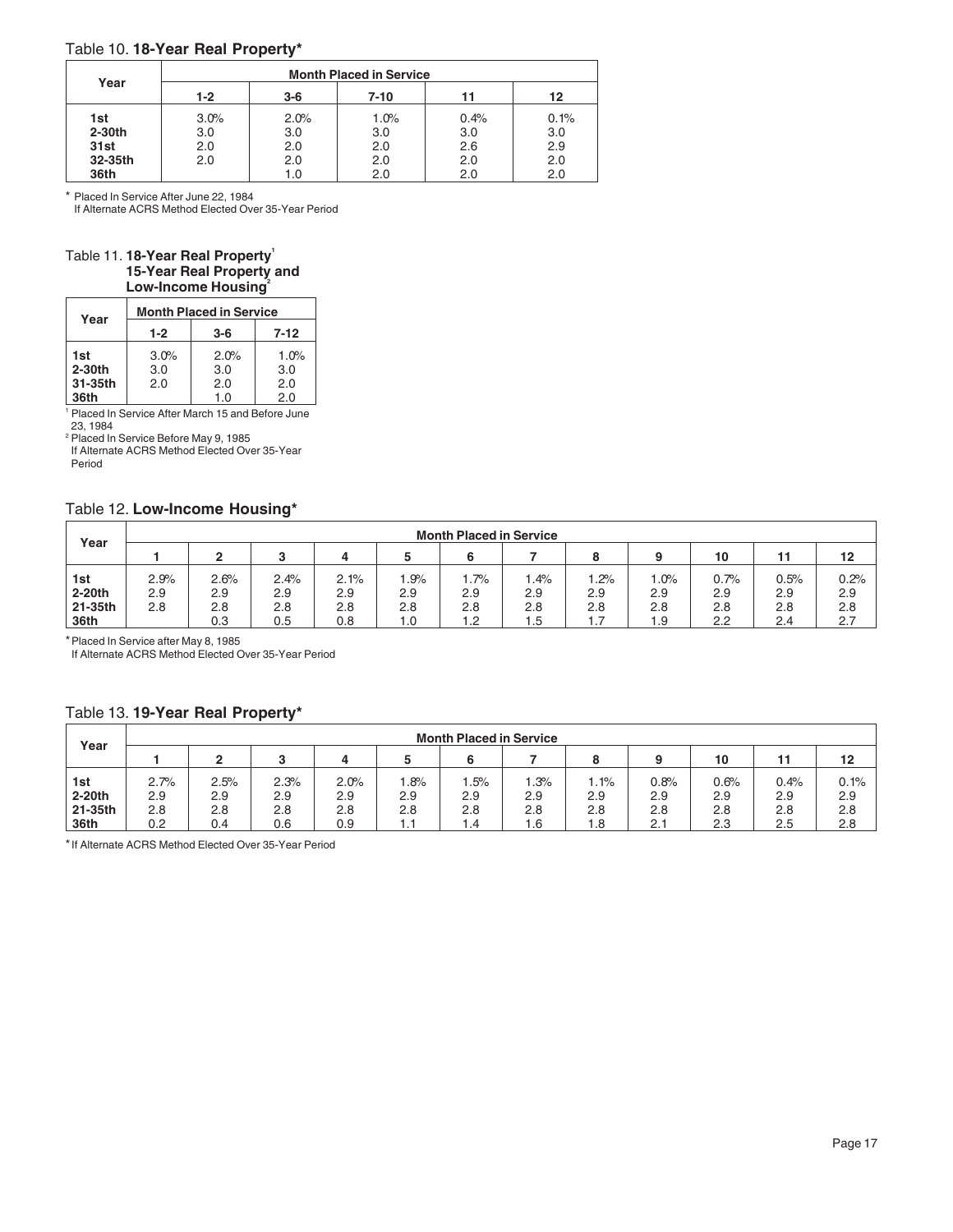|  | Table 14. 18-Year Real Property'   |
|--|------------------------------------|
|  | 19-Year Real Property <sup>2</sup> |

| Year     |      | <b>Month Placed in Service</b> |     |     |     |     |        |      |      |      |      |      |  |  |  |
|----------|------|--------------------------------|-----|-----|-----|-----|--------|------|------|------|------|------|--|--|--|
|          |      |                                | o   |     |     |     |        |      |      | 10   |      | 12   |  |  |  |
| 1st      | 2.1% | .9%                            | .8% | .6% | .4% | .2% | $.0\%$ | 0.8% | 0.6% | 0.5% | 0.3% | 0.1% |  |  |  |
| $2-11th$ | 2.3  | 2.3                            | 2.3 | 2.3 | 2.3 | 2.3 | 2.3    | 2.3  | 2.3  | 2.3  | 2.3  | 2.3  |  |  |  |
| 12-45th  | 2.2  | 2.2                            | 2.2 | 2.2 | 2.2 | 2.2 | 2.2    | 2.2  | 2.2  | 2.2  | 2.2  | 2.2  |  |  |  |
| 46th     | 0.1  | 0.3                            | 0.4 | 0.6 | 0.8 | 1.0 | 1.2    | 4. ۱ | 1.6  | 1.7  | 1.9  | 2.1  |  |  |  |

1 Placed In Service After June 22, 1984

2 If Alternate ACRS Method Elected Over a 45-Year Period

### Table 15. 18-Year Real Property<sup>1</sup> **15-Year Real Property and Low-Income Housing2**

| Year    | <b>Month Placed in Service</b> |               |     |        |     |     |     |      |      |      |      |      |  |  |
|---------|--------------------------------|---------------|-----|--------|-----|-----|-----|------|------|------|------|------|--|--|
|         |                                | 10<br>12<br>4 |     |        |     |     |     |      |      |      |      |      |  |  |
| 1st     | 2.3%                           | 2.0%          | .9% | $.7\%$ | .5% | .3% | .2% | 0.9% | 0.7% | 0.6% | 0.4% | 0.2% |  |  |
| 2-10th  | 2.3                            | 2.3           | 2.3 | 2.3    | 2.3 | 2.3 | 2.3 | 2.3  | 2.3  | 2.3  | 2.3  | 2.3  |  |  |
| 11-45th | 2.2                            | 2.2           | 2.2 | 2.2    | 2.2 | 2.2 | 2.2 | 2.2  | 2.2  | 2.2  | 2.2  | 2.2  |  |  |
| 46th    |                                | 0.3           | 0.4 | 0.6    | 0.8 | 1.0 | . . | . .4 | ں.   | 1.7  | 1.9  | 2.1  |  |  |

1 Placed In Service After March 15 and Before June 23, 1984

2 Placed In Service After December 31, 1980

If Alternate ACRS Method Elected Over a 45-Year Period

### Table 16. **Listed Property Not Used Predominantly (Other Than 18 or 19 Year Real Property)**

| Year             |       | <b>Recovery Period</b> |      |
|------------------|-------|------------------------|------|
|                  | 5     | 12                     | 25   |
| 1st              | 10.0% | 4.0%                   | 2.0% |
| 2nd-5th          | 20.0  | 9.0                    | 4.0  |
| 6th              | 10.0  | 8.0                    | 4.0  |
| 7th-12th         |       | 8.0                    | 4.0  |
| 13 <sub>th</sub> |       | 4.0                    | 4.0  |
| 14th-25th        |       |                        | 4.0  |
| 26th             |       |                        | 2.0  |

### Table 17. **40-Year Recovery Period (For 18- or 19-Year Listed Property Not Used Predominantly)**

| Year             |      | <b>Month Placed in Service</b> |         |     |     |     |                  |      |      |      |      |         |  |  |  |
|------------------|------|--------------------------------|---------|-----|-----|-----|------------------|------|------|------|------|---------|--|--|--|
|                  |      | ົ                              | o       | 4   |     |     |                  |      |      | 10   |      | 12      |  |  |  |
| 1st              | 2.4% | 2.2%                           | 2.0%    | .8% | .6% | .4% | $.1\%$           | 0.9% | 0.7% | 0.5% | 0.3% | $0.1\%$ |  |  |  |
| 2-40th           | 2.5  | 2.5                            | $2.5\,$ | 2.5 | 2.5 | 2.5 | 2.5              | 2.5  | 2.5  | 2.5  | 2.5  | 2.5     |  |  |  |
| 41 <sub>st</sub> | 0.1  | 0.3                            | 0.5     | 0.7 | 0.9 | . . | $\overline{1.4}$ | 1.6  | 1.8  | 2.0  | 2.2  | 2.4     |  |  |  |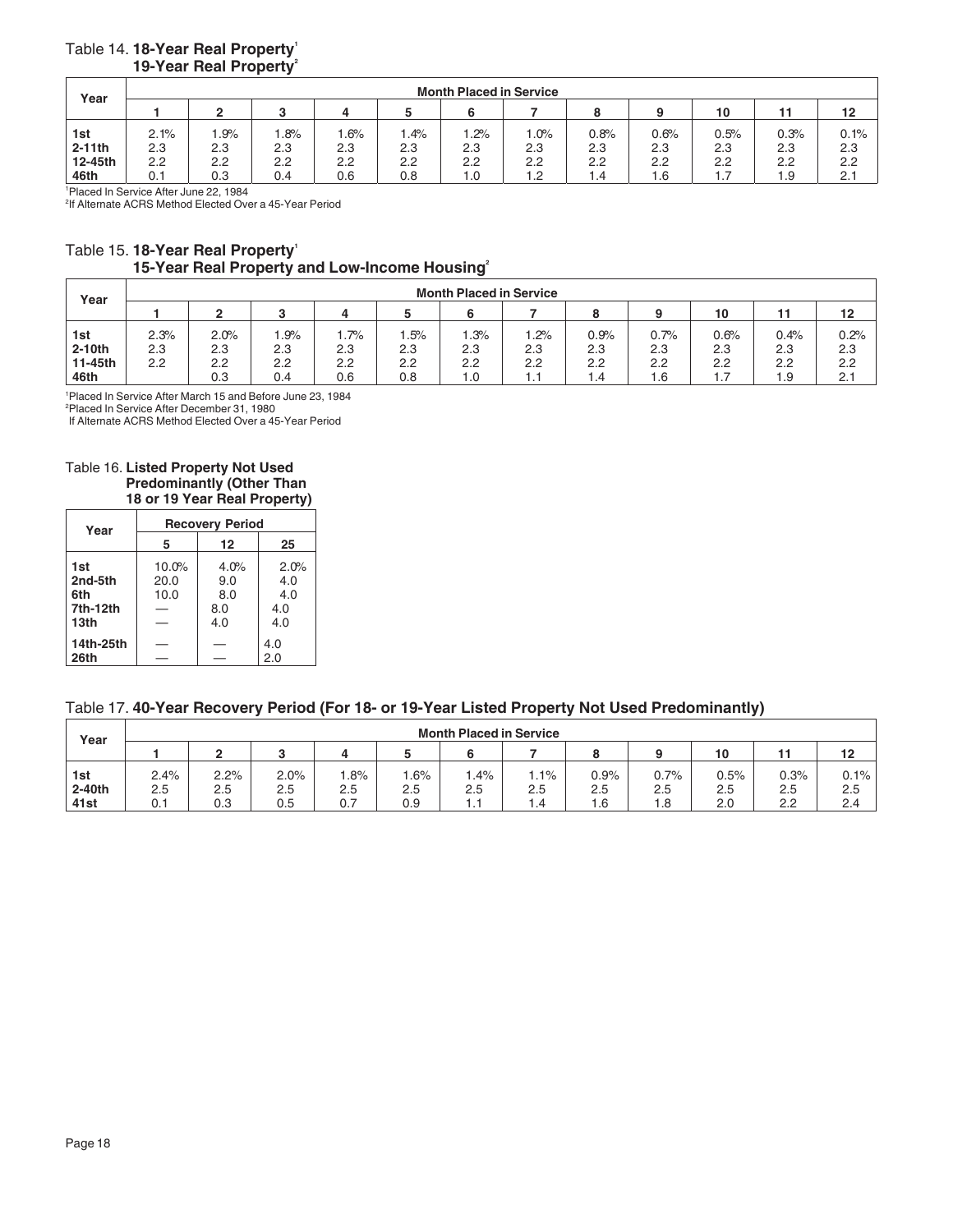### **Rented Listed Property Tables**

### Table 18. **3-Year Recovery Property**

| Lease<br>Term                           |                           |                       | Tax year during the lease term that the<br>business percentage decreases to 50% or less |       |       |          |  |  |  |  |  |  |  |  |
|-----------------------------------------|---------------------------|-----------------------|-----------------------------------------------------------------------------------------|-------|-------|----------|--|--|--|--|--|--|--|--|
|                                         |                           | 6 and later<br>5<br>2 |                                                                                         |       |       |          |  |  |  |  |  |  |  |  |
| 1 Year<br>2 Years<br>3 Years<br>4 Years | $3.00\%$<br>6.00<br>10.20 | 1.25%<br>6.20         | 2.25%                                                                                   |       |       |          |  |  |  |  |  |  |  |  |
| or more                                 | 13.20                     | 10.40                 | 6.50                                                                                    | 1.70% | 0.50% | $0.00\%$ |  |  |  |  |  |  |  |  |

### Table 19. **5-Year Recovery Property**

| Lease<br>Term                                                 |                                    | Tax year during the lease term that the<br>business percentage decreases to 50% or less |                        |             |      |       |      |      |      |     |         |       |  |  |
|---------------------------------------------------------------|------------------------------------|-----------------------------------------------------------------------------------------|------------------------|-------------|------|-------|------|------|------|-----|---------|-------|--|--|
|                                                               |                                    | 5<br>6<br>3<br>10<br>12<br>8<br>2<br>9<br>11<br>4                                       |                        |             |      |       |      |      |      |     |         |       |  |  |
| 1 Year<br>2 Years<br>3 Years<br>4 Years<br>5 Years<br>6 Years | 2.7%<br>5.3<br>9.9<br>14.4<br>18.4 | $1.2\%$<br>6.1<br>11.1<br>15.7                                                          | $1.6\%$<br>7.3<br>12.4 | 2.3%<br>8.2 | 3.0% |       |      |      |      |     |         |       |  |  |
| or more                                                       | 21.8                               | 19.6                                                                                    | 16.7                   | 13.5        | 9.6  | 5.25% | 4.4% | 3.6% | 2.8% | .8% | $1.0\%$ | $0\%$ |  |  |

### Table 20. **10-Year Recovery Property**

| Lease          |      |                |      |      |      |      |      |      | Tax year during the lease term that the      |      |      |      |      |      |      |
|----------------|------|----------------|------|------|------|------|------|------|----------------------------------------------|------|------|------|------|------|------|
| Term           |      |                |      |      |      |      |      |      | business percentage decreases to 50% or less |      |      |      |      |      |      |
|                |      | $\overline{2}$ | 3    | 4    | 5    | 6    | 7    | 8    | 9                                            | 10   | 11   | 12   | 13   | 14   | 15   |
| 1 Year         | 2.5% |                |      |      |      |      |      |      |                                              |      |      |      |      |      |      |
| 2 Years        | 5.1  | 0.6%           |      |      |      |      |      |      |                                              |      |      |      |      |      |      |
| 3 Years        | 9.8  | 5.6            | 1.0% |      |      |      |      |      |                                              |      |      |      |      |      |      |
| 4 Years        | 14.0 | 10.3           | 6.2  | 1.4% |      |      |      |      |                                              |      |      |      |      |      |      |
| 5 Years        | 17.9 | 14.5           | 10.9 | 6.7  | 1.8% |      |      |      |                                              |      |      |      |      |      |      |
| 6 Years        | 21.3 | 18.3           | 15.1 | 11.4 | 7.1  | 2.1% |      |      |                                              |      |      |      |      |      |      |
| <b>7 Years</b> | 21.9 | 19.0           | 15.9 | 12.4 | 8.4  | 3.9  | 2.4% |      |                                              |      |      |      |      |      |      |
| 8 Years        | 22.4 | 19.6           | 16.7 | 13.4 | 9.7  | 5.5  | 4.5  | 2.7% |                                              |      |      |      |      |      |      |
| 9 Years        | 22.9 | 20.2           | 17.4 | 14.3 | 10.9 | 7.0  | 6.4  | 5.1  | 3.0%                                         |      |      |      |      |      |      |
| 10 Years       | 23.5 | 20.9           | 18.2 | 15.2 | 11.9 | 8.3  | 8.1  | 7.2  | 5.7                                          | 3.3% |      |      |      |      |      |
| 11 Years       | 23.9 | 21.4           | 18.8 | 16.0 | 12.8 | 9.3  | 9.4  | 8.9  | 7.7                                          | 5.9  | 3.1% |      |      |      |      |
| 12 Years       | 24.3 | 21.9           | 19.3 | 16.5 | 13.4 | 10.1 | 10.3 | 10.0 | 9.3                                          | 7.8  | 5.5  | 2.9% |      |      |      |
| 13 Years       | 24.7 | 22.2           | 19.7 | 16.9 | 14.0 | 10.7 | 11.1 | 11.0 | 10.4                                         | 9.2  | 7.4  | 5.2  | 2.7% |      |      |
| 14 Years       | 25.0 | 22.5           | 20.1 | 17.3 | 14.4 | 11.1 | 11.6 | 11.7 | 11.3                                         | 10.3 | 8.8  | 6.9  | 4.8  | 2.5% |      |
| 15 Years       |      |                |      |      |      |      |      |      |                                              |      |      |      |      |      |      |
| or more        | 25.3 | 22.8           | 20.3 | 17.5 | 14.7 | 11.5 | 12.0 | 12.2 | 11.9                                         | 11.1 | 9.8  | 8.2  | 6.5  | 4.5  | 2.3% |